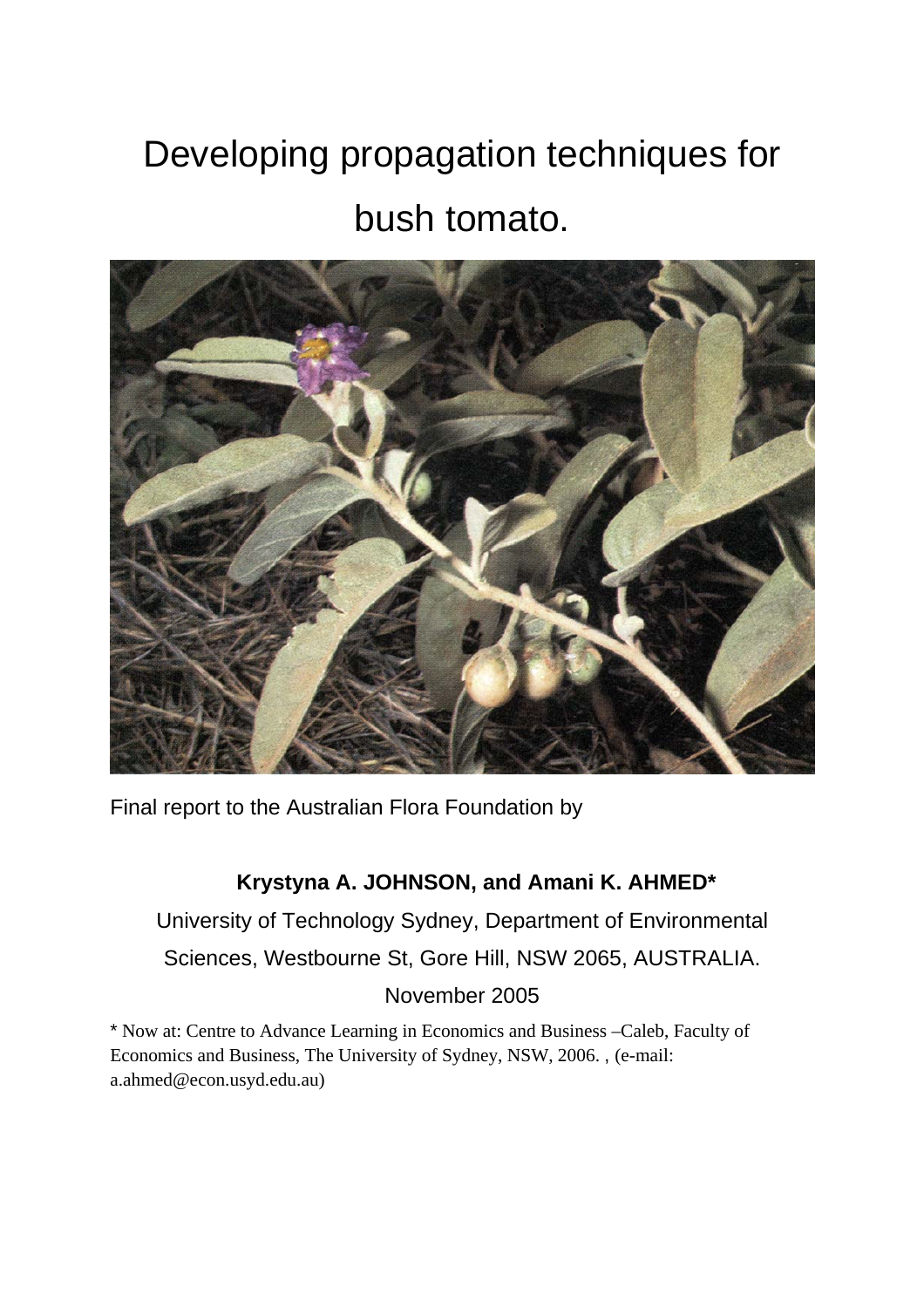### **AUSTRALIAN FLORA FOUNATION ‐ FINAL RESEARCH REPORT ON THE GRANT**

## Developing propagation techniques for bush tomato

KRYSTYNA A JOHNSON and AMANI K AHMED1

University of Technology, Sydney, Department of Environmental Sciences, Westbourne St, St Leonards Campus, NSW, 2065 <sup>1</sup> Current address: Centre to Advance Learning in Economics and Business – Caleb, Faculty of Economics and Business, The University of Sydney, NSW, 2006

#### **ABSTRACT/SUMMARY**

*Solanum centrale* JM Black (bush tomato) (Solanaceae) commonly called bush raisin or bush tomato, or known locally as *kampurarpa,* is a small clonally spreading undershrub with yellow fruit that dry on the plant to resemble a raisin. The fruit provides excellent nourishment and is recognised as possibly the most important of all Central Australian native plant foods, and is one of the key commercially significant ʹbushfoodʹ species. One of the main obstacles to the horticultural cultivation of *S. centrale* is the low germination rate of the seed. Seed viability and the effects of heat, smoke, soaking, leaching, temperature, scarification and NaCI salinity on germination rates and percentages were investigated. Seed dormancy is imposed by the seed coat; once scarified, germination of two seed lots approached the viability levels determined through tetrazolium testing. Germination did not differ at temperatures of 12, 20 or 28°C, indicating that there is no seasonal temperature preference. Soaking and leaching promoted germination in one each out of five experiments, while heat had no effect. Smoke enhanced the total germination of three of the six provenances tested, once dormancy was broken by seed coat scarification. The seeds showed considerable salinity tolerance, germinating in solutions of up to 200mM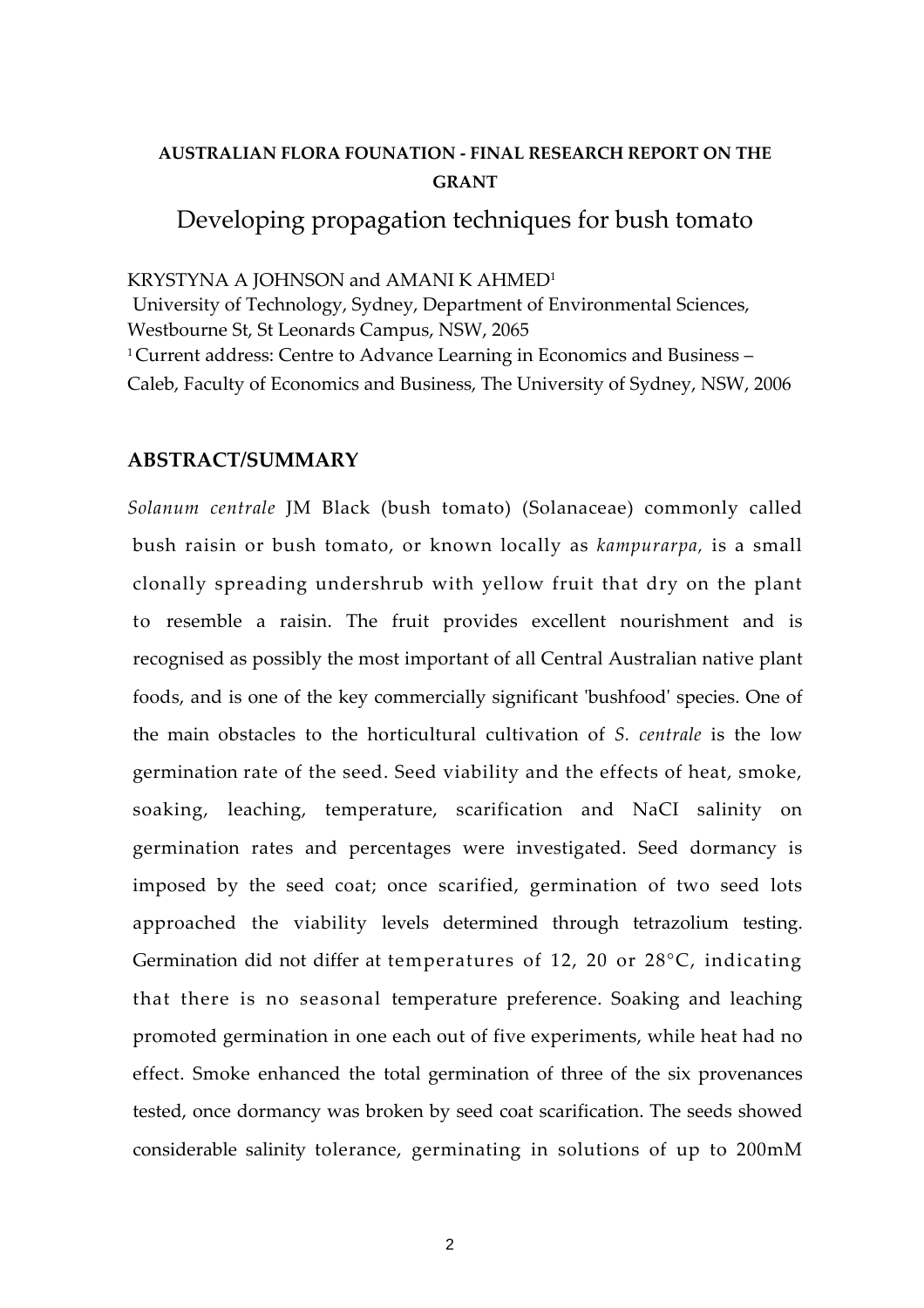NaCI, although 0 and 25mM NaCI produced higher total germination

As part of this research, a plant tissue culture system was developed that stimulated multiple shoot initiation from different type of explants, resulting in multiple shoot clumps forming on various media within 6 weeks. Aseptic cultures were initiated from mature plants, using apical shoots of 5mm in length and placed on basic MS medium supplemented with 2μM BAP. Three types of explants were investigated: apical buds, nodal cuttings with one axillary bud per explant, and leaf segments of 10mm2 including the mid vein. The formation of adventitious shoots was achieved using half MS medium with B5 vitamins and BAP, kinetin, and zeatin at concentrations of 1, 5, 10 and 25μM with IAA at 1μM. Roots formed when clumps of shootlets were transplanted to the glasshouse environment and planted in perlite:sand:peat potting mixture.

**KEYWORDS:** *Solanum centrale,* bush tomato, Solanaceae, *in vitro,* Australian native plant, edible plants.

#### **INTRODUCTION**

The family Solanaceae includes some of the worldʹs major food crops, such as potatoes, tomatoes, capsicums, eggplant and chillis. Some species have a high alkaloid content and are poisonous; some are used medicinally (eg *Atropa belladonna,* deadly Nightshade) or as ʹrecreationalʹ narcotics eg. tobacco and *Datura* (Purdie *et al.* 1982). There are 132 endemic and 66 naturalised *Solanum* species in Australia (Purdie et *al.* 1982), a number of species of which are or were an important staple food to Central Australiaʹs Aboriginal peoples (Latz 1995). Of the 18 species known to occur in Central Australia, 9 are edible, which include, apart from *S. centrale,* the following: *S. chippendalei, S. cleistogamum, S. coactiliferum, S . diversiflorum, S. ellipticum, S. esuriale, S. gilesii* and *S. orbiculatum* ssp.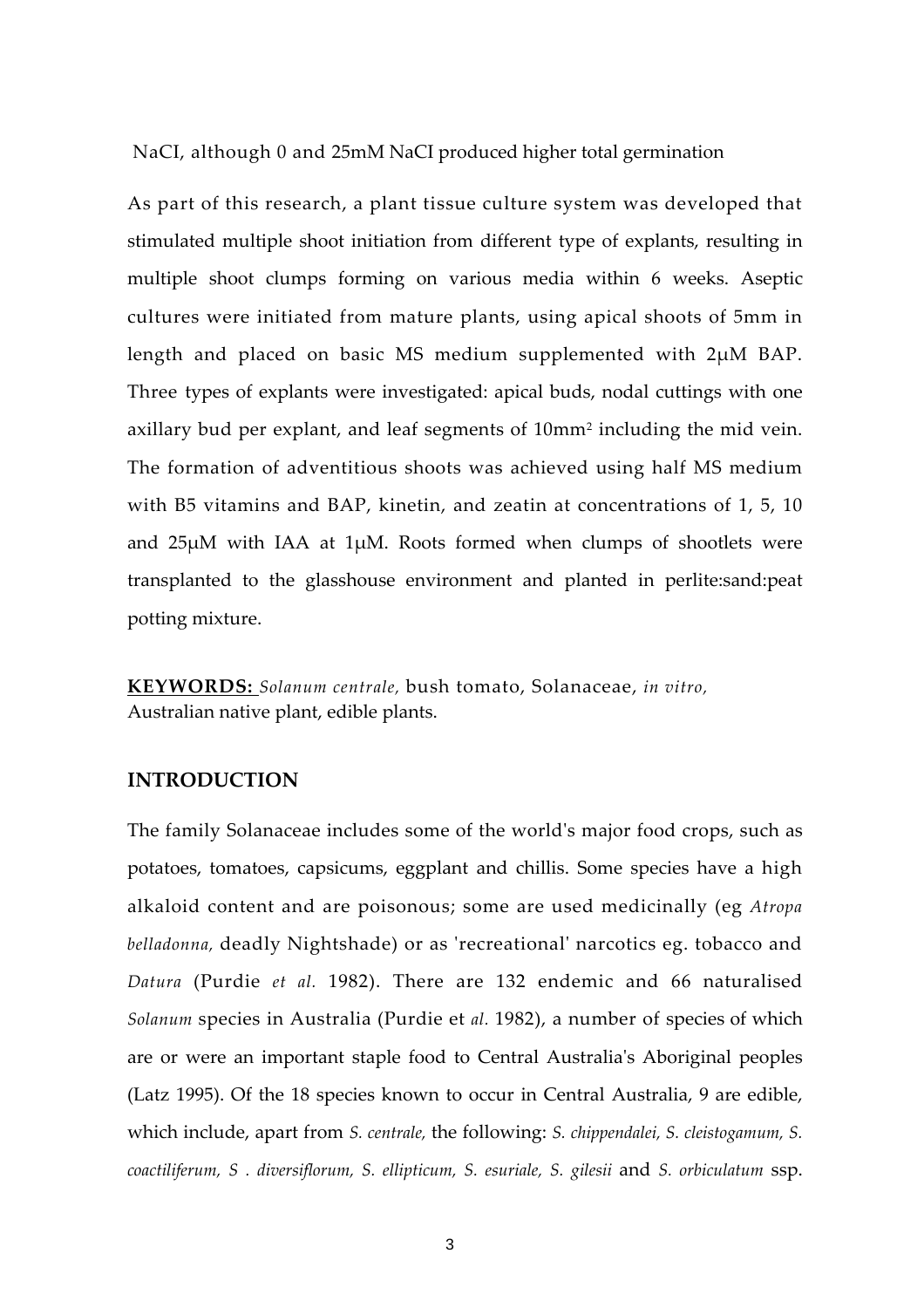#### *orbiculatum* (Latz 1995).

The bush tomato is widespread in arid areas of Western Australia, the Northern Territory and northern South Australia in sandy deserts (Purdie *et al*., 1982). It is an often sprawling clonal, perennial herb or undershrub to 45 cm, with yellow globular fruit 10‐15mm diameter, which dry to a brown colour on the plant to resemble a raisin (Purdie *et al*., 1982). The seeds are 2‐4 mm long, pale yellow or light brown. The fruit is an important staple of past and present diets of some Aboriginal communities (O'Connell *et al.*, 1983, Turner‐Neale and Henderson, 1994). The plant also has spiritual significance, featuring in many Dreamtime stories and increase ceremonies (Latz, 1995).



Bush tomatoes have now become commercially significant in the native food industry, which was estimated in 1997 to have a value of \$A10‐12 million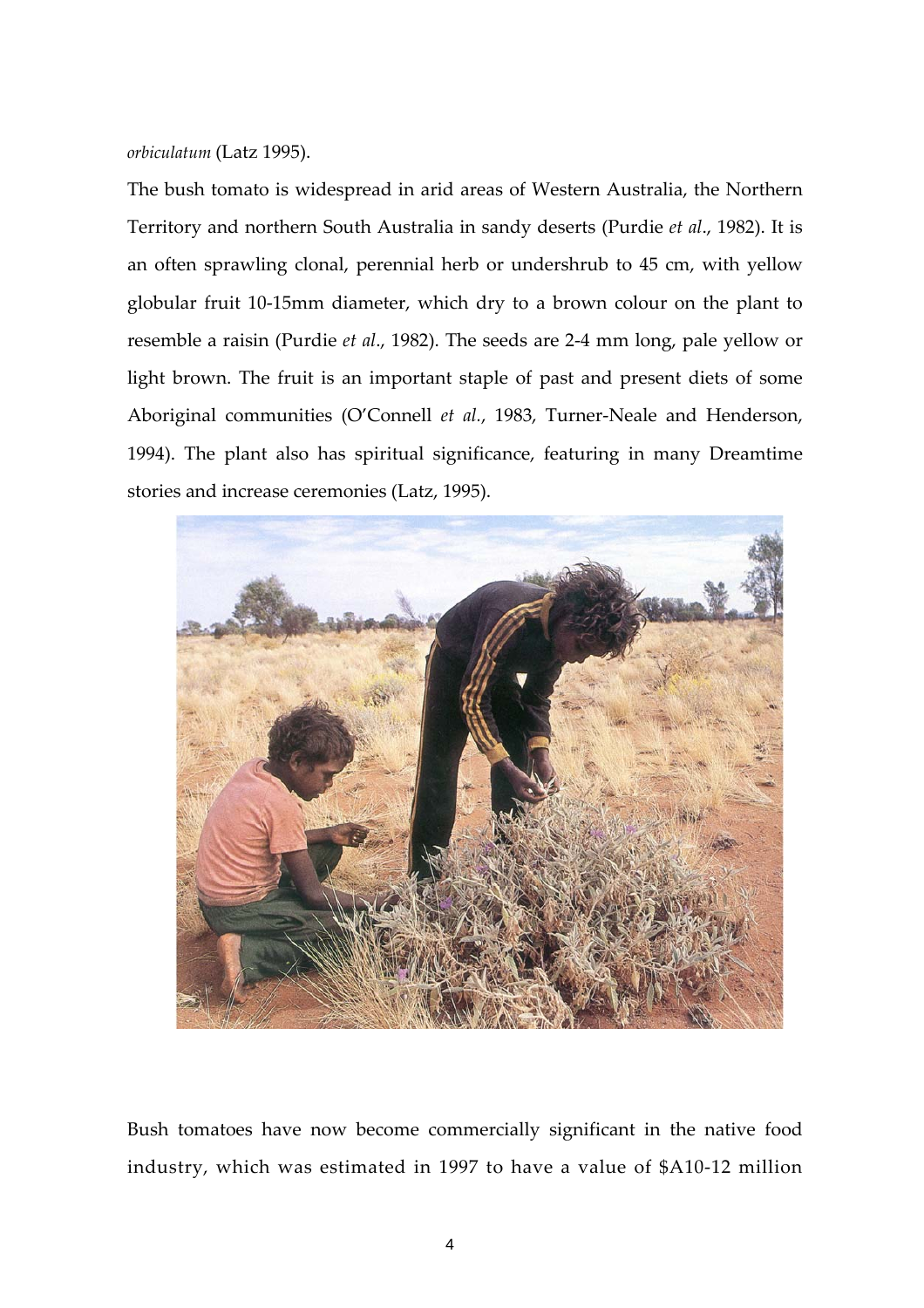(Graham and Hart, 1997). The fruit have a strong 'sun-dried tomato' taste, and the dried, ground fruit is used as a flavouring or spice for savoury dishes and also in relishes. Little systematic research has been done to date on the edible species of Australia's very diverse flora (Ahmed and Johnson, 2000).

Some bush tomato growers have reported very poor germination, while others have achieved some success using abrasion, smoke and/or leaching/soaking to promote germination. The seed germination of many Australian species is related not only to moisture and temperature (Bell, 1999) but also to effects associated with fire, including heat (Auld and OʹConnell, 1991; Keeley *et al.*, 1981), smoke (Dixon *et al.,* 1995; Kenny, 2000; Clarke *et al.,* 2000) and charcoal (Bell *et al.,* 1987). The population dynamics and productivity of the bush tomato are also reported to be highly dependent on the occurrence of fire (OʹConnell *et al.,* 1983; Latz, 1995). In addition, Australian semi‐arid to arid zone species are likely to show some degree of salt tolerance (Pierce‐Pinto *et al*., 1990).

#### BACKGROUND

No research on the horticultural development of bush tomato has been published to date. Some bush tomato growers have reported very poor germination levels, while others have achieved some success using smoke and/or leaching/soaking to promote germination (Vic Cherikoff, Andrew Beal, Ray Rogers, pers. comm). There is also interest from the native foods industry in developing tissue culture methods for the propagation of bush tomato, in order to provide consistent quality of plant material and to allow the propagation of plants with desirable characteristics. This project therefore, has focused on the requirements for the propagation *of S. centrale,* either by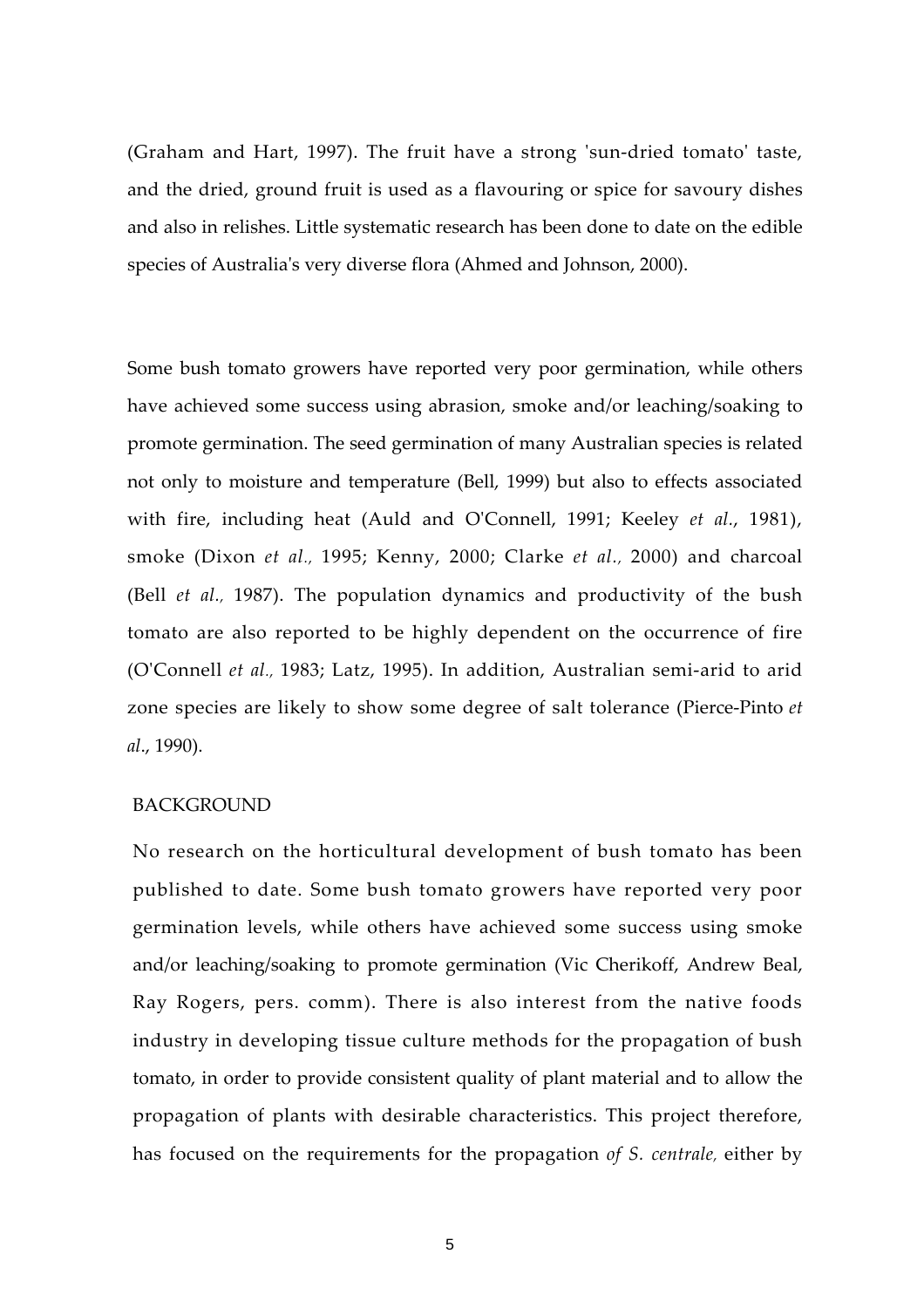seed germination or by tissue culture.

There is generally a strong correlation between the environmental cues for germination and the ecological conditions that occur in the habitat of the plant and the seeds (Bell 1999, Bell et al. 1993). Factors affecting seed germination are discussed below, together with implications for this species.

#### Germination of *Solanum Centrale* and Related Species:

The climate in the regions where *S. centrale* grows naturally is extreme, being arid, and with high summer temperatures and low minimum temperatures at night during winter. The limited rainfall (275mm annual average) often occurs during summer thunderstorms, but can be very variable, with rain falling only in summer some years, and mainly in winter in others (OʹConnell *et al.* 1983). Plants and seeds may have to endure dry periods of several years (Bell 1999). It is likely that bush tomato seed is cued to respond primarily to moisture, in order to take advantage of rainfall whenever it occurs. Fast germinability in low numbers (i.e. low proportions of the seed-bank), is a strategy noted in central Australian species, this strategy being a way of spreading risk across several rainfall events (Jurado and Westoby 1992). The population dynamics and productivity of the bush tomato are also reported to be highly dependent on the occurrence of fire (OʹConnell *et al.* 1983, Latz 1995).

The related species, *Solanum laciniatum* (southern kangaroo apple), also edible, is a weedy shrub which grows in southern Australia, and north to Dorrigo NSW, in a variety of locations, from coastal dunes, to damp forest valleys and on rocky slopes. The seed of this species germinates readily at 25°C with an eight hour photoperiod (Lush *et al.* 1980), with an average seed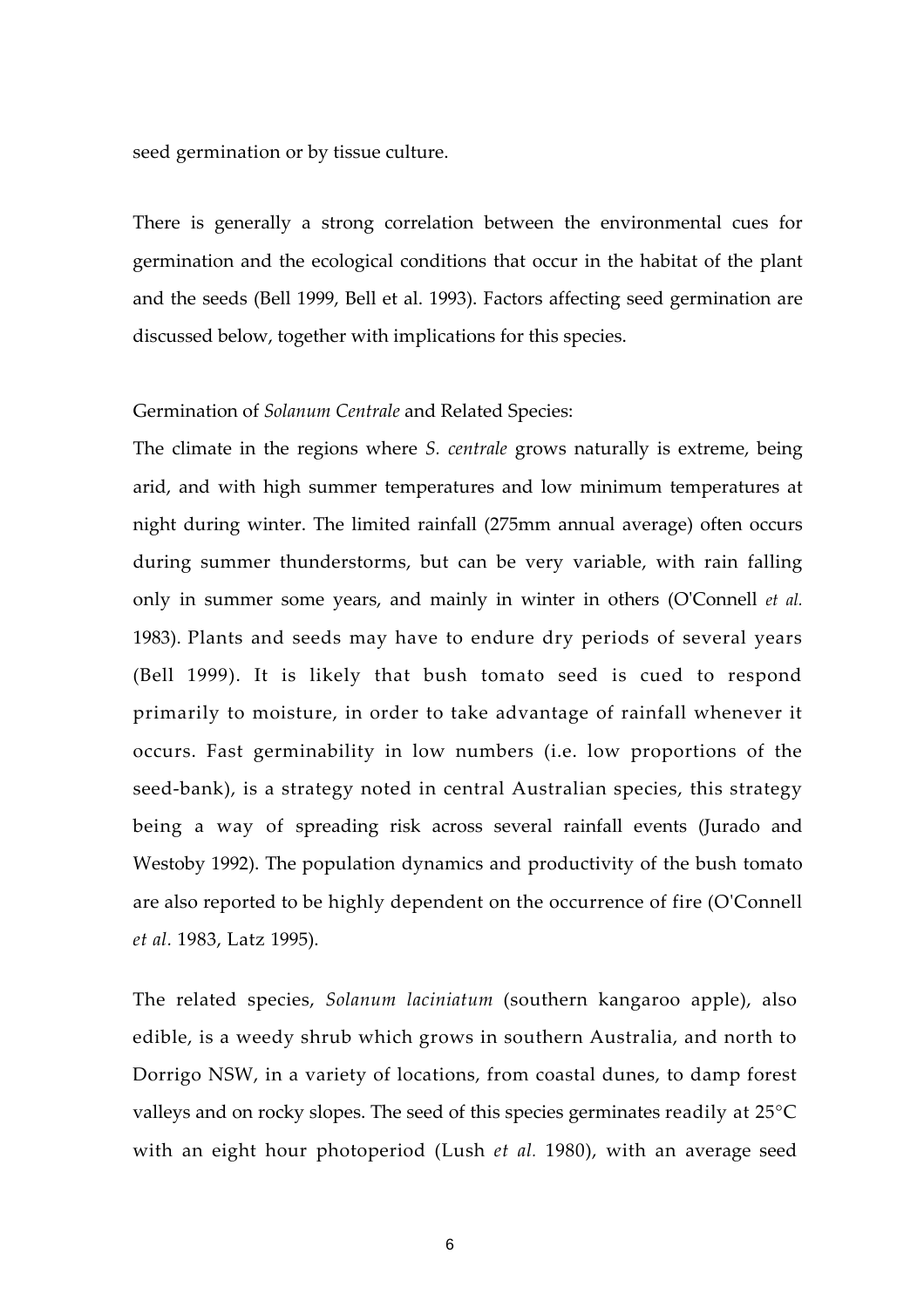viability of 80%. In this case, pre‐chilling advanced germination by 36 hours and washing advanced germination by 5 hours. In the project reported here, the effects on germination of scarification of the seed coat, soaking, leaching, heat, smoke and NaCI treatments, were examined in *S. centrale, at a* range of temperatures.

To elucidate the responses of seeds of this species to such factors, three sets of experiments were conducted, using seed obtained from a total of six provenances from around Australia. The seedlots were obtained from a variety of sources; commercial native edible plant suppliers, commercial seed collectors and the Alice Springs Desert Park. The sets of experiments are presented in sequence within the sections below.

#### Tissue Culture Propagation

Tissue culture is increasingly used for the commercial propagation of plants, especially in species where seed germination is difficult or where uniform features or disease free stock is required. Tissue culture protocols have been developed for only a few Australian native edible plants. Several tissue culture protocols have been developed for the aniseed myrtle, and the essential oils were found to be produced by the foliage *in vitro* (van Ritten 1997). Tissue culture propagation protocols for the quandong *(Santalum acuminatum),* and also for the closely related *Santalum lanceolatum* (plum bush), were developed by Barlass *et al.* (1981). Williams *et al.* (1985) have propagated the native mint *Prostanthera rotundifolia in vitro.* Johnson (1996) has reviewed the achievements in the field of micropropagation of Australian native plants.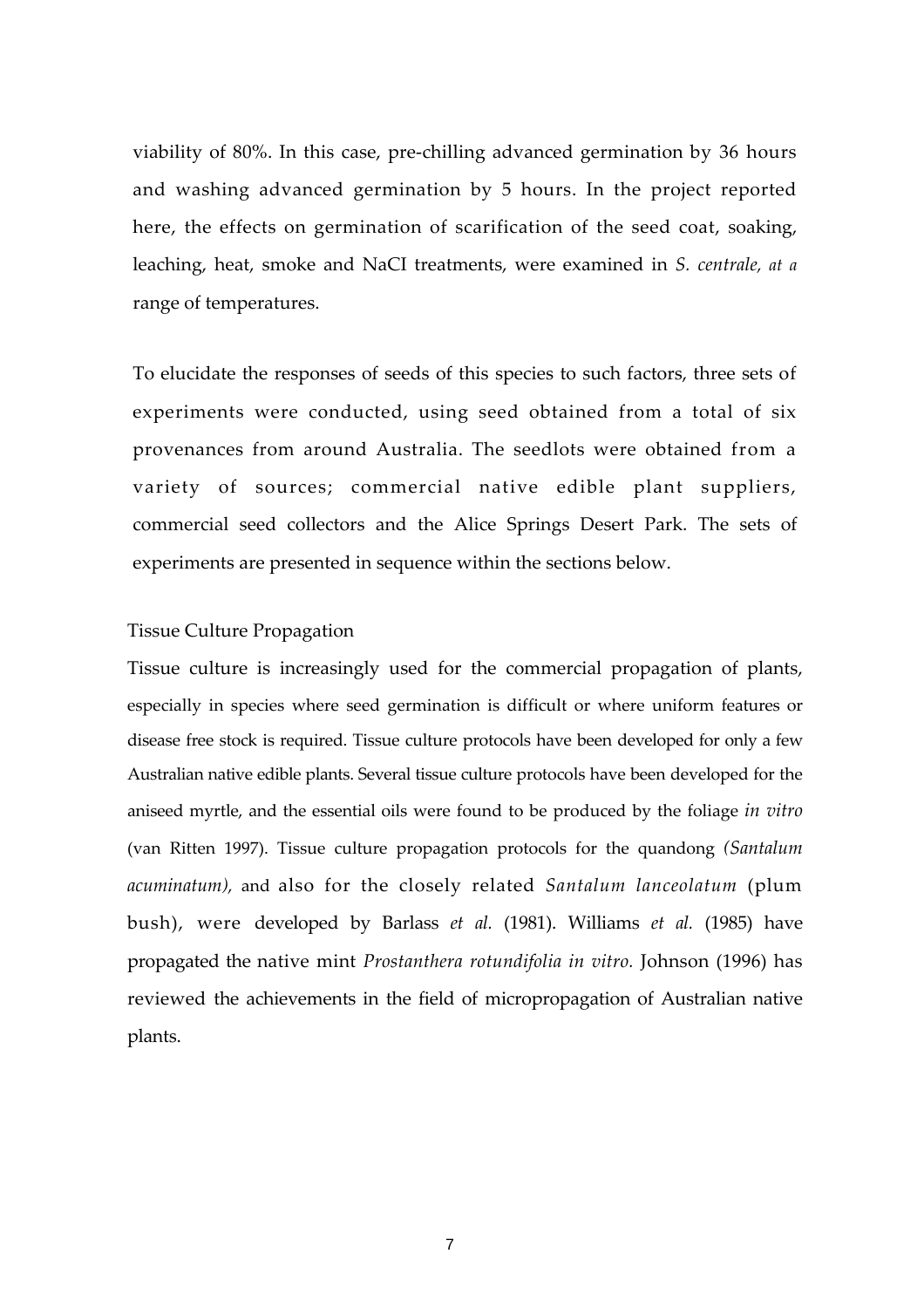## **RESEARCH METHODOLOGY**

#### **(i) Seed germination**

*Series 1: Exploring viability, and effects of temperature and pre‐treatments Seed:* Lots 1 and 2 (Table 1) were used in this set of experiments. All seed was stored at ambient temperatures. Lot 1 seed had been extracted by the suppliers by processing the fruit through a hammer mill, which had resulted in some broken seeds which were discarded. It is considered that hammer milling has the additional effect of abrading the seed coat. Seeds of lot 2 were dissected from the fruit by hand (as were those of lots 3, 5 and 6; lot 4 was extracted by drying and crushing the fruit).

| Lot                                    | Origin                     | Date<br>collected | Seeds removed from<br>fruit |  |  |  |  |  |  |  |
|----------------------------------------|----------------------------|-------------------|-----------------------------|--|--|--|--|--|--|--|
| First series of experiments            |                            |                   |                             |  |  |  |  |  |  |  |
| $\mathbf{1}$                           | Northern Territory         | 1996              | Hammer milled               |  |  |  |  |  |  |  |
| 2                                      | Alice Springs, Northern    | August            | Dissected by hand           |  |  |  |  |  |  |  |
|                                        | Territory                  | 1996              |                             |  |  |  |  |  |  |  |
| Second and third series of experiments |                            |                   |                             |  |  |  |  |  |  |  |
| 3                                      | South Australia,           | Autumn            | Dissected by hand           |  |  |  |  |  |  |  |
|                                        | commercially grown (SA)    | 2001              |                             |  |  |  |  |  |  |  |
| 4                                      | Newman, East Pilbara,      | Dec. 1998         | Dissected by hand           |  |  |  |  |  |  |  |
|                                        | Western Australia (WA)     |                   |                             |  |  |  |  |  |  |  |
| 5                                      | 48 km S of Alice Springs,  | August            | Fruit<br>dried<br>and       |  |  |  |  |  |  |  |
|                                        | Northern Territory (Alice  | 2000              | crushed                     |  |  |  |  |  |  |  |
|                                        | Springs Desert Park)       |                   |                             |  |  |  |  |  |  |  |
| 6                                      | Utopia, Northern Territory | Nov. 2000         | Dissected by hand           |  |  |  |  |  |  |  |

**Table 1.** Details of seedlots used in germination trials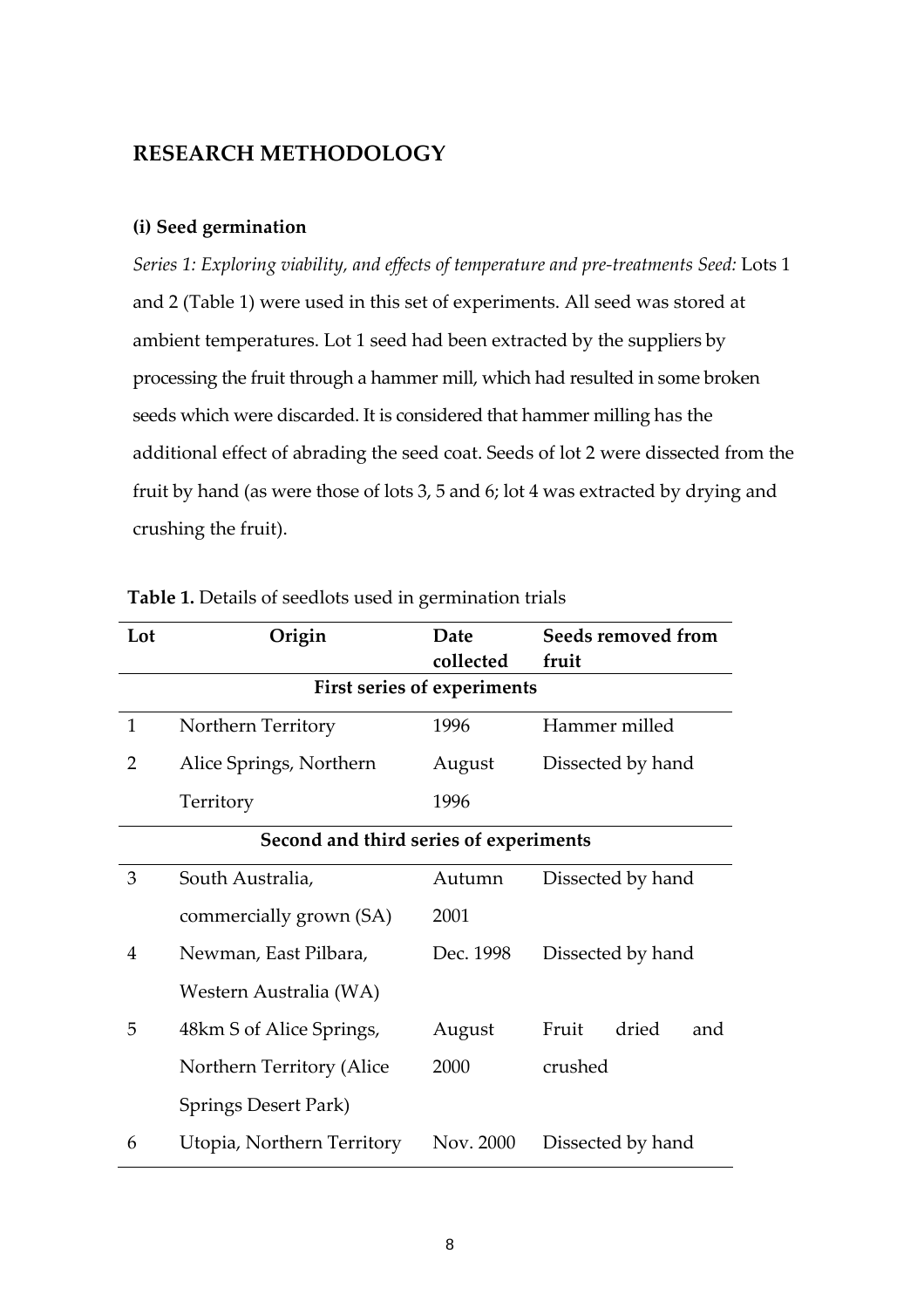*Seed viability*: This was determined using tetrazolium staining. For lot 1 (hammer‐ milled), the test was carried out with three replicates of 25 seeds. Seeds were soaked in distilled water for 24h before testing, and then placed on moist filter paper in petri dishes and soaked with a 1% 2,3,5‐ triphenyl tetrazolium chloride solution. The petri dishes were covered with foil to ensure darkness, and placed in an incubator at 37°C until staining was evident (after 13h). For lot 2 (with intact seed coats), a further test was carried out, again with three replicates of 25 seeds. In this case, seeds were soaked, seed coats removed and seeds stained as above. The petri dishes were incubated at 37°C until staining was evident (after 20 h). In all cases, embryos that stained red or pink were scored as viable, while embryos that remained unstained or that had large unstained areas were scored as non‐viable. Viability percentages were then determined.

*Seed germination pre‐treatments:* Four experiments were conducted, as described below, with 4 replicates of 25 seeds for each treatment, including an untreated control.

*(i). Heat, soak, leach:* Nine treatments were applied, as follows. Seeds were heated for 10 minutes in an oven pre-heated to 40, 60, 80, 100, or 120 °C. For the soaking treatments, each replicate was soaked in 10 ml tap water for either 12 or 24 h. The water was not aerated during soaking treatments. For the leaching treatments, each replicate of seeds was placed in a 1‐micron sieve, with tap water constantly leaching through, for either 12 or 24 h.

*(ii). Soaking range finding:* Since soaking was a successful pre‐treatment, a subsequent, more detailed range‐finding test was carried out on lot 1 only. Replicate batches were soaked in 10 ml distilled water for 0, 1, 4, 7 or 12h.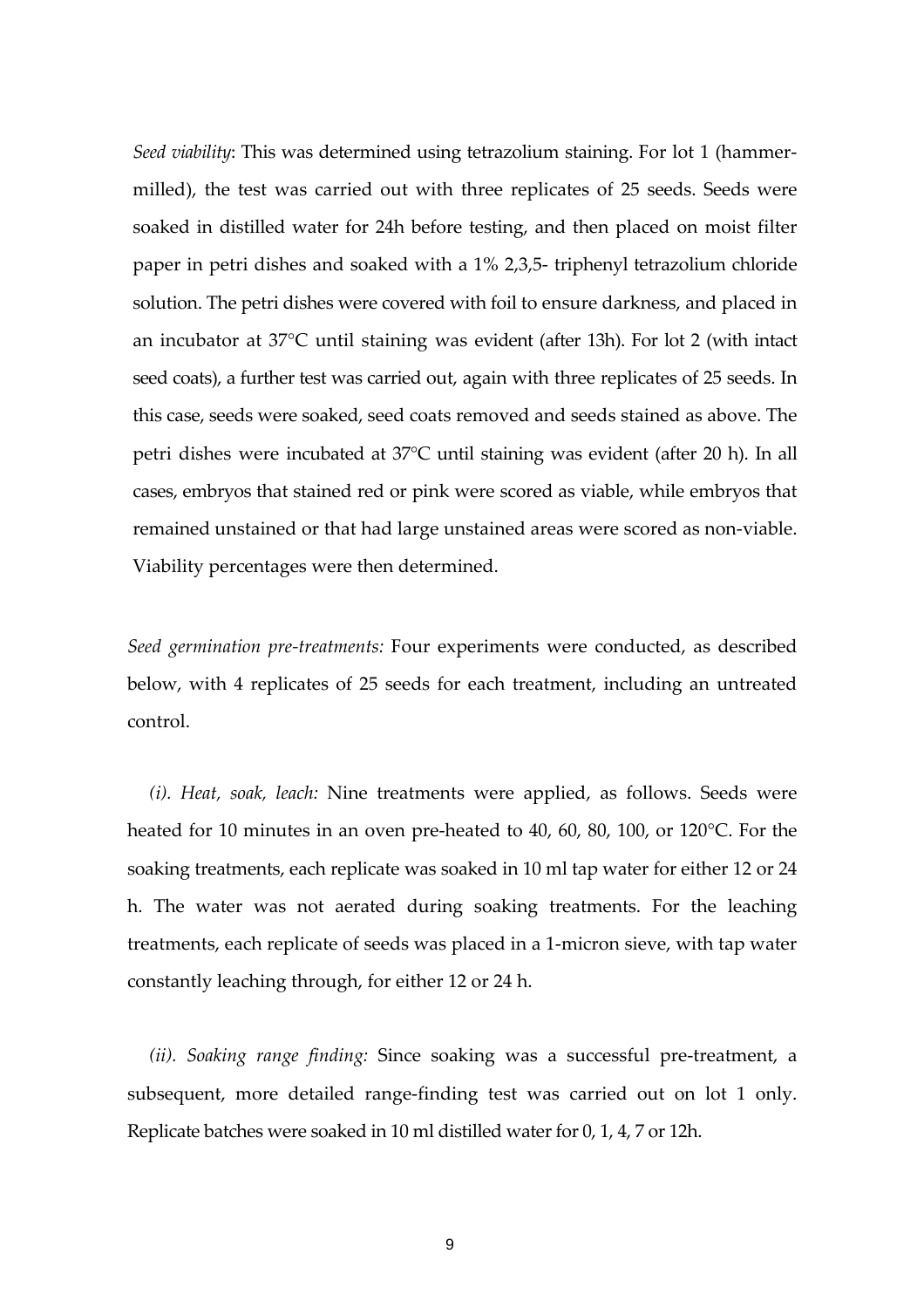*(iii). Order of smoking and soaking*: Smoke was applied using the method of Kenny (2000). Dried leaf litter material (leaves, twigs and bark) was burned in a bee keeperʹs burner. The smoke was channeled through a length of hose (to cool it) into a chamber containing the seeds. Smoke was applied for 15 minutes per replicate. Three treatments were used to determine whether a combination of soaking and smoking the seeds had a greater beneficial effect than soaking alone, and whether the order of smoking and soaking produced any difference in response. The first two treatments were: smoke 15mins then soak 7h, and soak 7h then smoke 15mins. The third treatment was the soaking of seeds in 10ml distilled water for 7h per replicate, this length of treatment having produced the best results in the soaking range‐finding experiment.

*(iv). Temperature:* The experiments investigating the effects of the order of smoking and soaking were repeated at three constant temperatures: 12°C, 20°C, and 28°C, which are the mean seasonal temperatures of winter, spring/autumn and summer respectively, in Alice Springs (Jurado and Westoby, 1992). The experiments were carried out in the dark in growth cabinets (Environ Air, SRJ Cabinets, Australia).

*Scarification of seed coat:* A pilot trial was carried out on lot 2, in which seeds were nicked slightly with a scalpel to break the seed coat. The nicked seeds were then subjected to the smoking and soaking treatments described above.

# **Series 2: Comparison among provenances of effects of scarification, smoking and soaking**

*Scarification of the seed coat:* Since from Series 1 it was shown that attempts to germinate seed with intact coats were unsuccessful and that nicked seeds,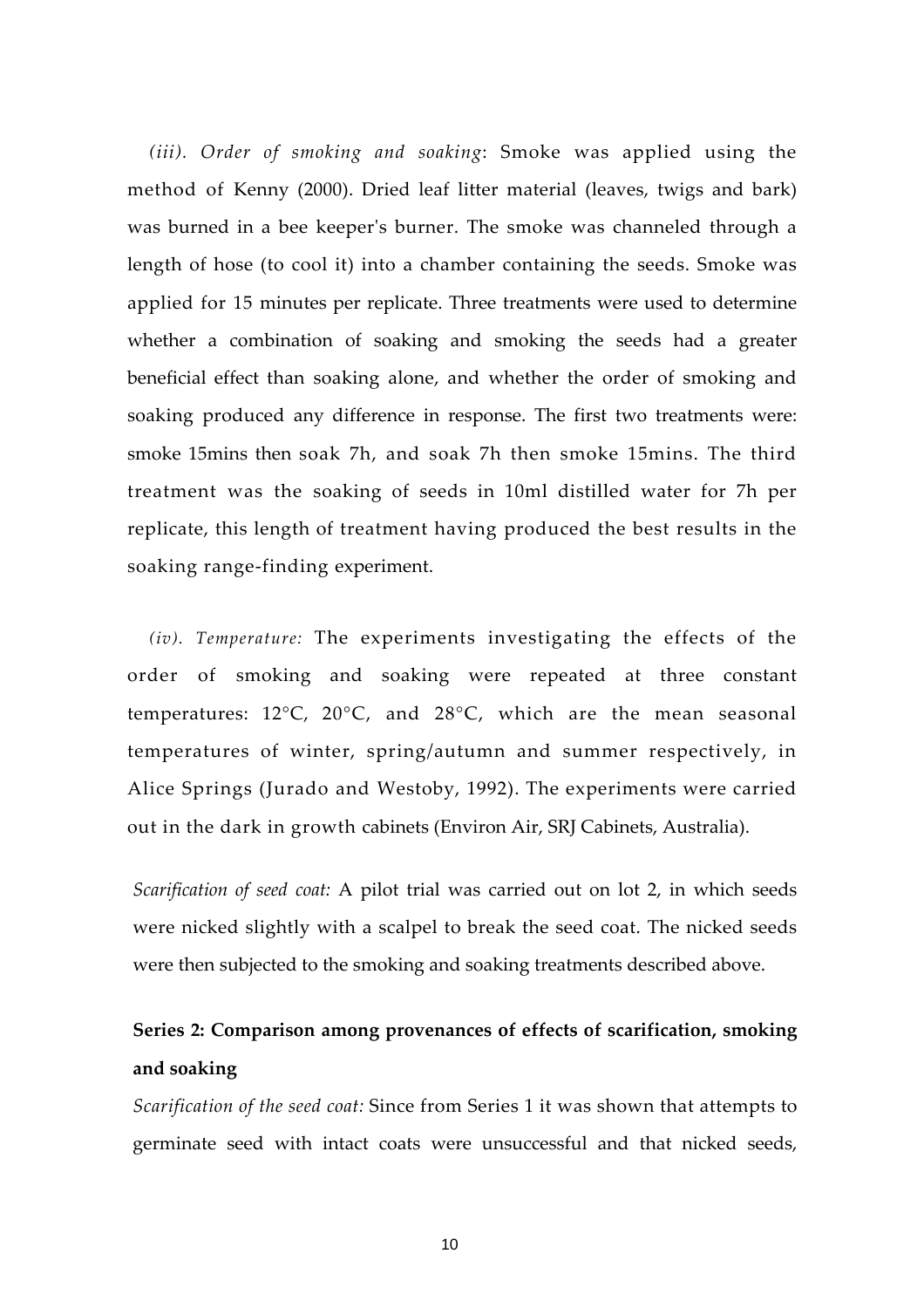subjected to smoking and soaking, had quadrupled germination, controls with both intact and nicked seeds were tested along with the smoking and soaking treatments of nicked seeds in this set of experiments. As mentioned earlier, in this Series, seedlots 3‐6 were used. Experiments were carried out in the growth cabinets, in the dark, at 20°C.

#### **Series 3: Effects of NaCI salinity**

Seeds from seedlots 3‐6 were nicked and smoked as described in Series 2, and were then subjected to a range of salinity treatments as follows: 0, 25, 50, 100 and 200 mM NaCI, with electrical conductivities of 0.01, 2.58, 4.34, 9.22, and 16.02 dS/m respectively. The salinity treatments were applied by wetting the filter paper within the petri dish with the solution at the beginning of the experiment. The petri dishes were wrapped in plastic film and the filter paper remained moist for the duration of the experiment. The experiments were again carried out in the growth cabinets in the dark at 20°C.

#### *Trial procedure*

For all trials, seeds were placed uniformly on one layer of Whatmanʹs No. 1 filter paper within 9 cm plastic petri dishes. Petri dishes were moistened with distilled water as necessary (except in the salinity experiment). The dishes were placed in the dark in a custom built germination cabinet designed to protect seeds from changes in temperature and humidity, in a controlled temperature laboratory –  $20^{\circ}$ C, unless otherwise specified. Dishes were checked for germination every 2-3 days for at least 28 days. Once germination was recorded (radicle emergence), the germinated seeds were removed. Mouldy seeds were removed immediately and recorded as dead. A solution of a fungicide (0.5 g/L Benlate®; methyl benzimedazole carbamate) was occasionally used if seeds became mouldy.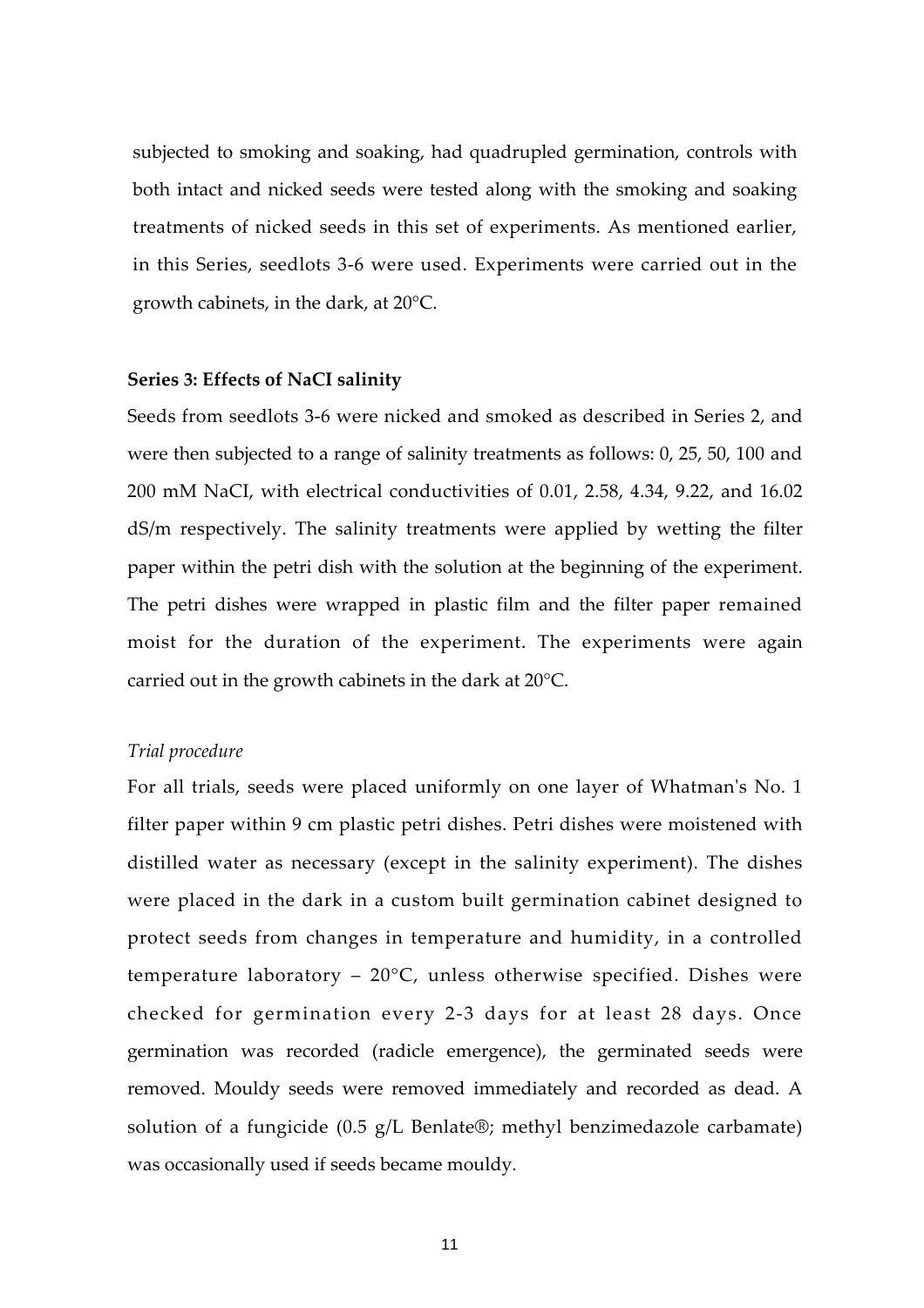#### **(ii) Plant Tissue Culture**

#### **Establishment of aseptic cultures**

Ten week old seedlings of *S. centrale* were obtained from Australian Native Produce Industries, South Australia and were potted up (potting mix pH 6.6) and preconditioned in the glasshouse for a further two months prior to culture initiation. Cuttings 2 cm long were then excised from the plants and sterilised after a thorough wash of explants under running water with soap, by immersing cuttings in 0.5-1.0% (v/v) sodium hypochlorite solution for 15-20 minutes. This was followed by three rinses in sterile distilled water.

Apical shoots of 5 mm in length were dissected from the cuttings and placed on basic MS medium (Murashige and Skoog 1962) with  $2 \mu M N6$ benzylaminopurine (BAP), supplemented with 3% (w/v) sucrose, and solidified with Gelcarin at 0.2% (w/v). The pH was adjusted to 5.6 prior to autoclaving. This is a standard medium used in the University of Technology Sydney laboratory for the first four weeks after the culture initiation of investigated plant species. Cultures were maintained under light at 50  $\mu$ mol m<sup>-2</sup>S<sup>-1</sup>, radiation provided by white fluorescent tubes for 16 h per day. The room temperature was kept at 25°C±1°C.

#### **Plant media and explant type for callus and bud initiation**

Plantlets regenerated from the apical shoots were used in further investigations into callus and multiple shoot regeneration. Three types of explants were investigated: apical buds, nodal cuttings with one axillary bud per explant and leaf segments of 10 mm2 including the mid vein. Explants were cultured on half MS (Murashige and Skoog 1962) with B5 vitamins (BI /Thiamine HCI 33.24 μmol/L, B5/Nicotinic acid 2.29 μmol/L, B6/Pyridoxine HCI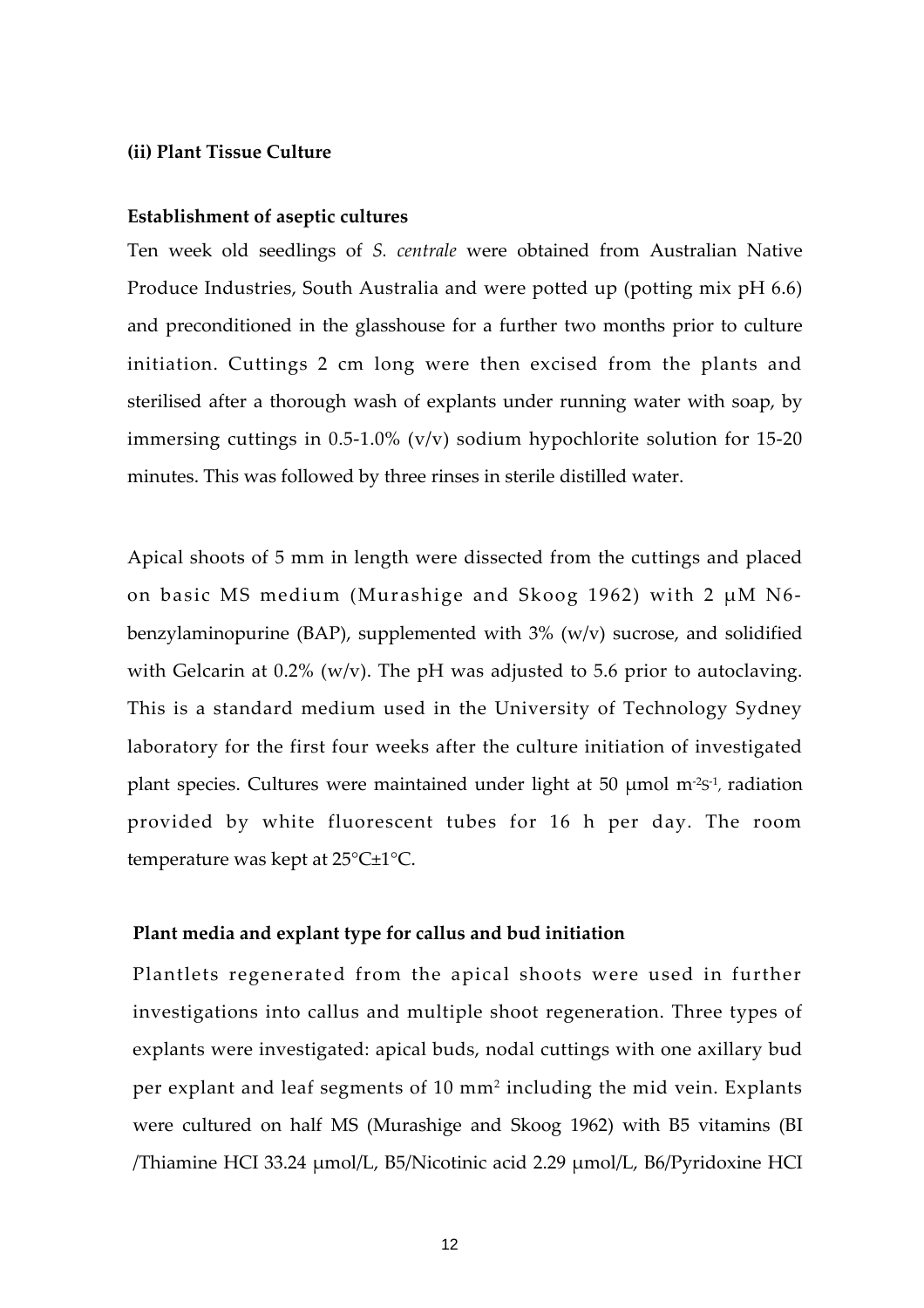4.86 μmol/L and Inositol 555.06 μmol/L) (Gamborg *et al.* 1968) with BAP at 2, 5 and 10  $\mu$ M, each with indole-3-acetic acid (IAA) at 1 $\mu$ M, referred to as media 1, 2 and 3 respectively. The standard laboratory medium used to establish aseptic cultures (basic MS medium with 2μM BAP) was used as medium 4 as a type of control.

Media were solidified with Gelcarin at  $0.2\%$  (w/v) and pH of 5.6. A replicate consisted of five shoots grown in a 200 ml jar containing 50 ml of media, and there were six replicates per media treatment. There were 30 replicates of each type of explant on each of the four media. Observations on growth were noted after three weeks, and total fresh weight, fresh weigh of callus, length of the longest shoot and number of longest shoots and roots were recorded after seven weeks.

#### **Cytokinin range finding study for shoot and root regeneration**

To investigate further the shoot and root regeneration, a second experiment was conducted. In this experiment only apical shoots were cultured, which had been harvested from the previous experiment. The medium used was half MS medium with B5 vitamins, IAA at 1μM and the following 15 cytokinin treatments: 0, 1, 5, 10 and 25 μM BAP; 0, 1, 5, 10, 25 μ,M kinetin; and 0, 1, 5, 10, 25 μM zeatin. As previously, the media were solidified with Gelcarin at 0.2% (w/v) and pH was 5.6 prior to autoclaving. The incubation conditions were as described for the previous experiment. The total fresh weight, number of shoots, shoot length and number of roots were recorded after eight weeks.

#### **Acclimatisation and ex** *vitro* **planting**

Plantlets from the cytokinin range finding study were washed to remove excess agar and dipped in Rovral fungicide 500 mg AI/200ml (50% iprodione)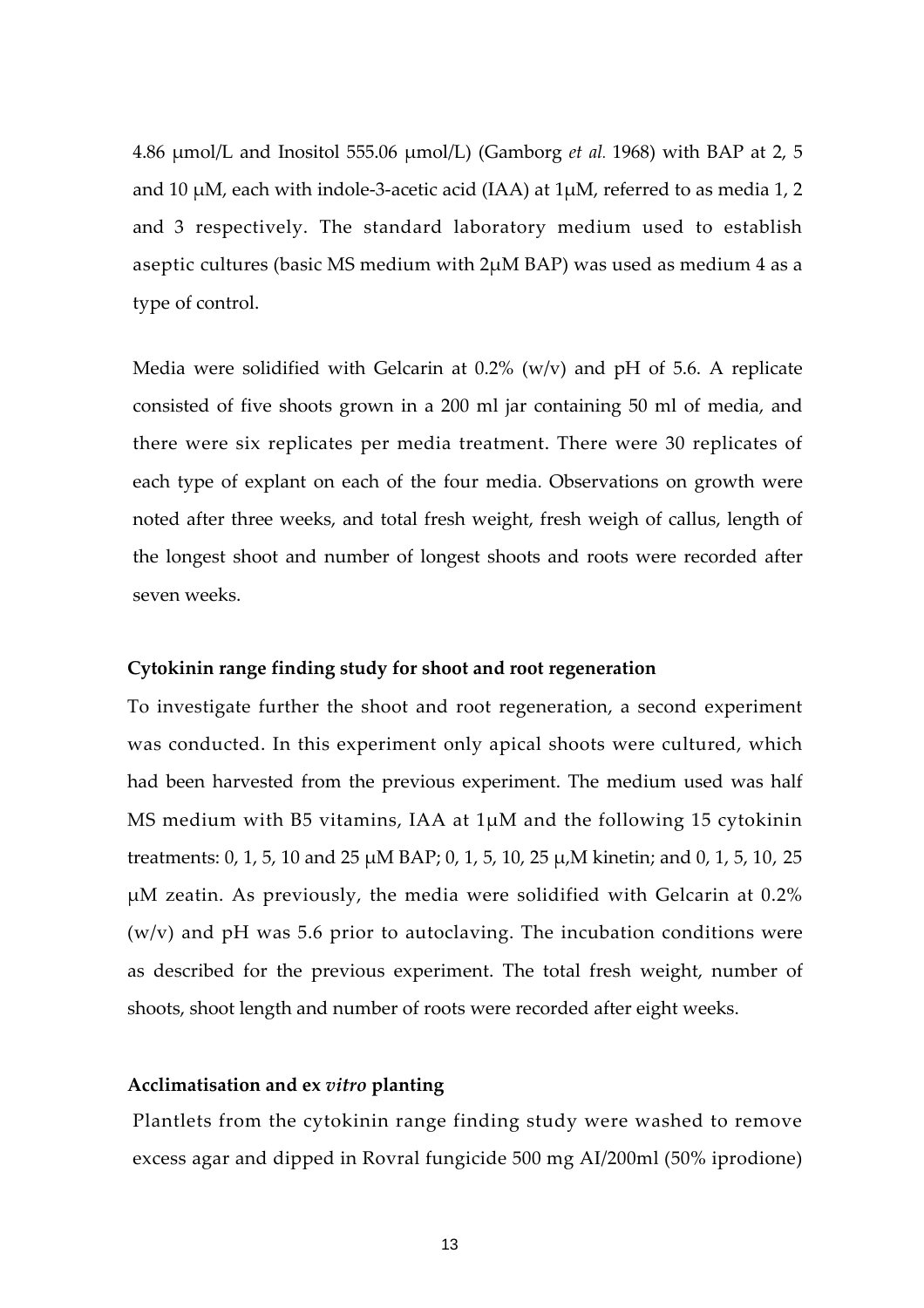if roots were present and dipped in Rootex powder (indole butyric acid  $3000 \text{ mg/kg}$ ) if no roots were present. Explants were then planted in a perlite: sand: peat mix  $(1:1:1 \text{ v/v})$  and placed in a fog tent in the glasshouse.

#### **Statistical analysis**

Plant tissue culture data were analysed by Kruskall‐Wallis ANOVA and differences between treatments were determined by Dunnʹs Multiple Comparison Test (GraphPad Software, 1993). Total germination percentages were calculated, and speed of germination was defined as total germination in the first three days of each experiment. Analysis of variance (ANOVA) was used to assess the statistical significance of treatment differences (*StatSoft*, 1996). Alpha was set at 0.05. When ANOVAs indicated significant treatment effects, least significant difference (LSD) pairwise comparisons were conducted.

#### **RESULTS**

#### **(i) Seed germination**

**Series 1: Exploring viability, and effects of temperature and pre‐treatments** *Seed viability:* The lot 1 (hammer‐milled) seed showed a similar viability to germination (Table 2). In contrast, lot 2 seed (dissected from fruit) had a much higher viability than actual germination, whether the seed coat was left intact or nicked. It was found in the pilot study, however, that with nicking the germination was approximately four times as high as it was with the seed coat intact, resulting in a mean germination of  $33\%$  ( $\pm$  1.5).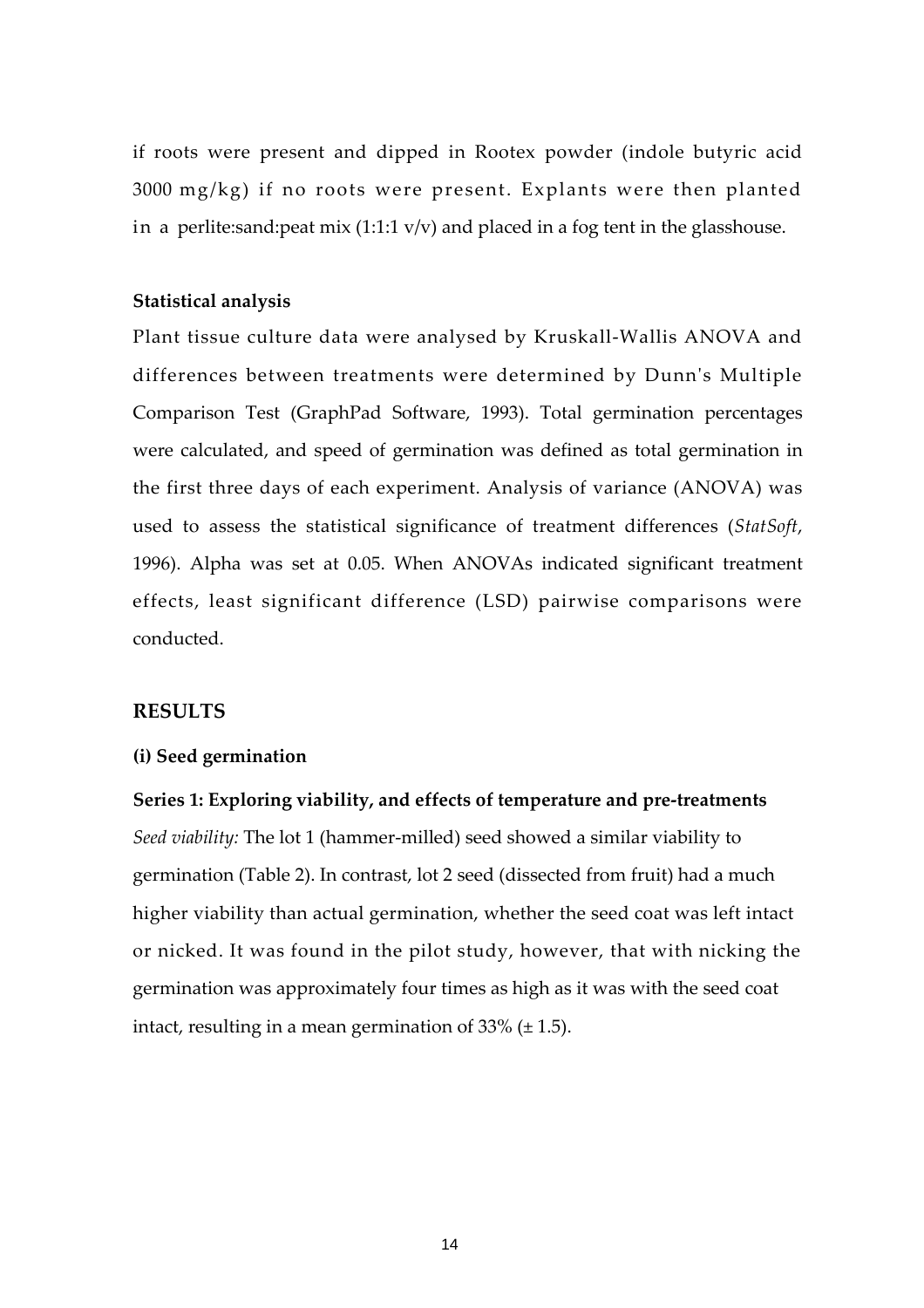**Table 2.** The viability of *Solanum centrale* seeds compared to the germination of the seeds in the treatments with the highest germination in germination trials. The figures are percentages, and are the means of 3 replicates for viability, and 4 replicates for germination,  $\pm$  sem

| Seed preparation | Viability    | Germination             |                          |  |  |
|------------------|--------------|-------------------------|--------------------------|--|--|
|                  | (%)          | (%)                     |                          |  |  |
| Lot 1, run $1$   | $62 \pm 7.3$ | $57 \pm 10$ (leach 12h) |                          |  |  |
| Lot 1, run $2$   | $55 \pm 4.7$ | $57 \pm 10$ (leach 12h) |                          |  |  |
| Lot 2            | $53 \pm 7.3$ | $9 \pm 2$ (leach then   | $33 \pm 1.51$ (seed coat |  |  |
|                  |              | smoke)                  | nicked)                  |  |  |

#### *Seed germination pre‐treatments*

*Heat, soak, leach*: For lot 1, there were no significant differences between any heat treatment and the control (31%) (Figure 1). Germination percentages for leaching (57%) and soaking (56%) for 12 h were significantly higher than either the control or the heat treatments and soaking for 24 h (34%). However, the results of the 12h treatments were not significantly different from seeds leached for 24h (41%). Germination occurred more quickly in the seeds leached for either 12 or 24 h, or soaked for 12 h, than for all other treatments: 44% in the first three days for leach 12 h; 32% for soak 12 h and for leach 24 h. However, soaking for 24 h produced only 22% germination in the first three days, which was not significantly different from the control rate of 17%.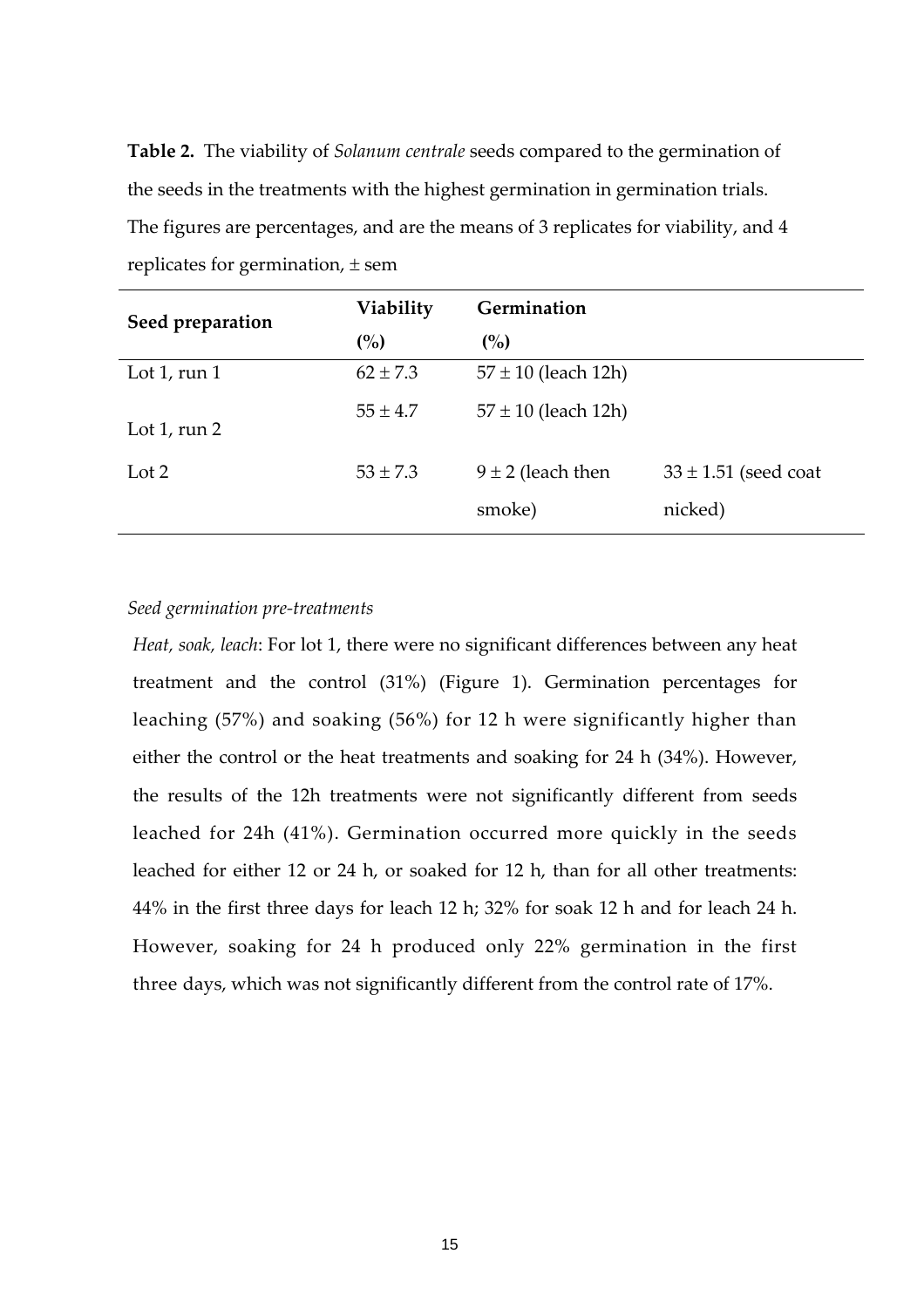

**Figure 1.** The effect of heat, leaching and soaking on the total % germination of lot 1 *Solanum centrale* seeds ( $n = 4, \pm$  SE). Values with the same letter are not significantly different (p<0.05) based on the LSD test.

Lot 2 had much lower germination percentages than lot 1, the control and heat treatments producing no germination (except in the 120°C treatment, where one seed germinated out of 100). The wetting treatments produced a slight response. The 24 h leaching gave the highest germination rate, of 8%. This was significantly higher than the rate produced by leaching for 12 h and soaking for 24 h (3%), however it was not significantly different from the rate produced by soaking 12 h (4%). These treatments had no significant effect on the speed of germination.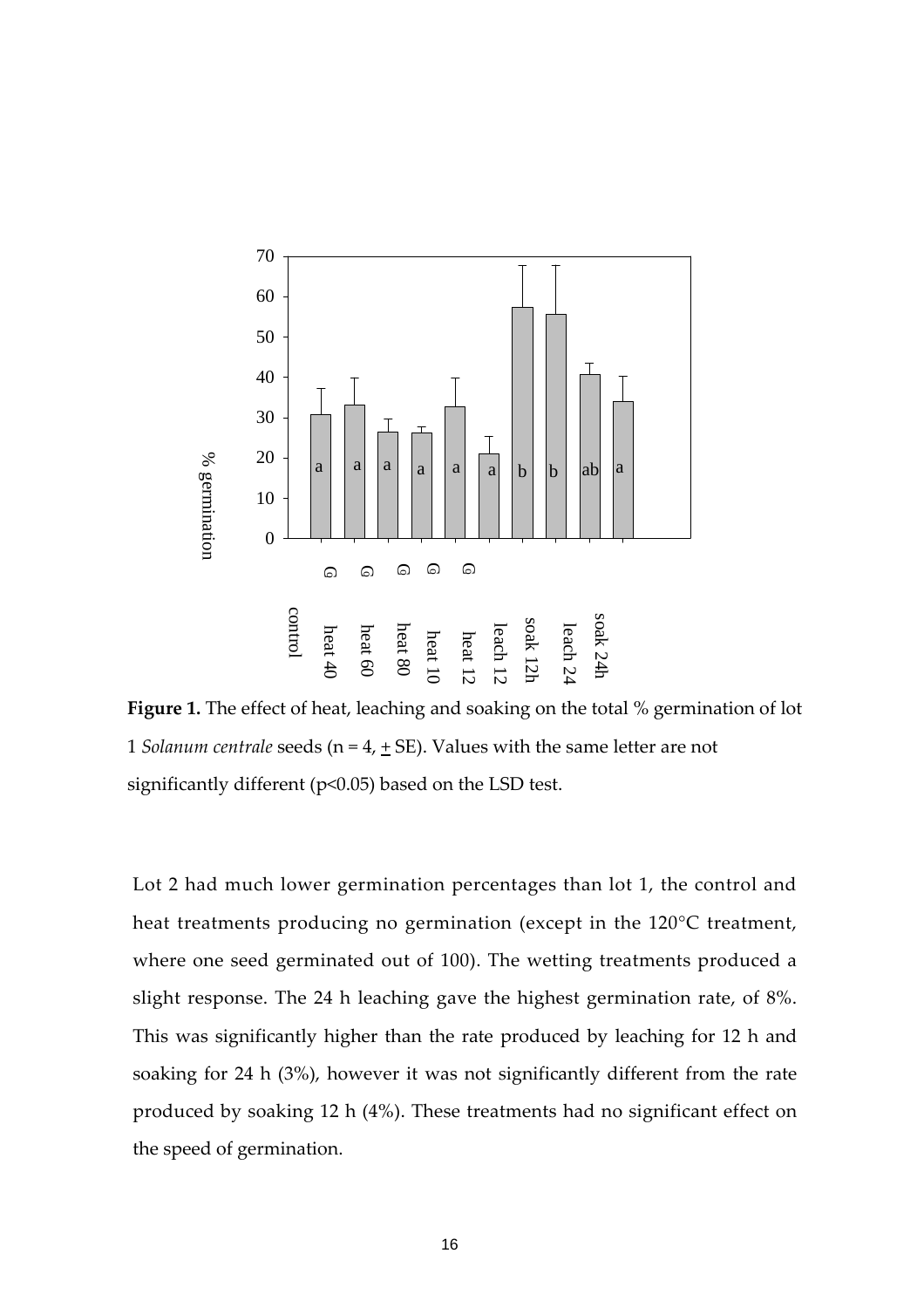*Soaking range finding:* For lot 1, 4, 7 and 12 h soaking gave significantly higher germination than the control (36%). Soaking for 7 h gave significantly higher germination (60%) than the control and 1 h treatments (38%), but was not significantly different from the 4h (52%) and 12h (51%) treatments. The treatments had no significant effect on the speed of germination.

O*rder of smoking and soaking*: In this experiment, no treatment, including smoke alone, produced any significant differences from the control germination of 25%. No treatment had a significant effect on the speed of germination. Surprisingly, even soaking did not promote germination for this batch of seeds, as it had done in the heat, soak, leach and soak range finding experiments above. For lot 2, there was no germination (except for one seed in the control; data not shown).

*Temperature:* Different temperatures produced no significant effect on germination in lot 1, all treatments and temperatures producing an average germination of 38%. As in the experiment on the order of smoking and soaking, soaking alone did not promote germination. Temperature alone also had no significant effect on germination in lot 2, but there was a significant treatment effect, with a significant interaction between treatment and temperature. That is, leaching for 24 h followed by smoking for 15 minutes, significantly enhanced germination of seeds at the higher temperatures trialed, namely  $20^{\circ}$ C (9%) and  $28^{\circ}$ C (7%).

*Scarification:* A pilot experiment of nicking the seed coat significantly promoted germination in lot 2 at 20°C (the only temperature tried for this treatment), raising the mean germination to  $33\%$  ( $\pm$  1.5) (Table 2).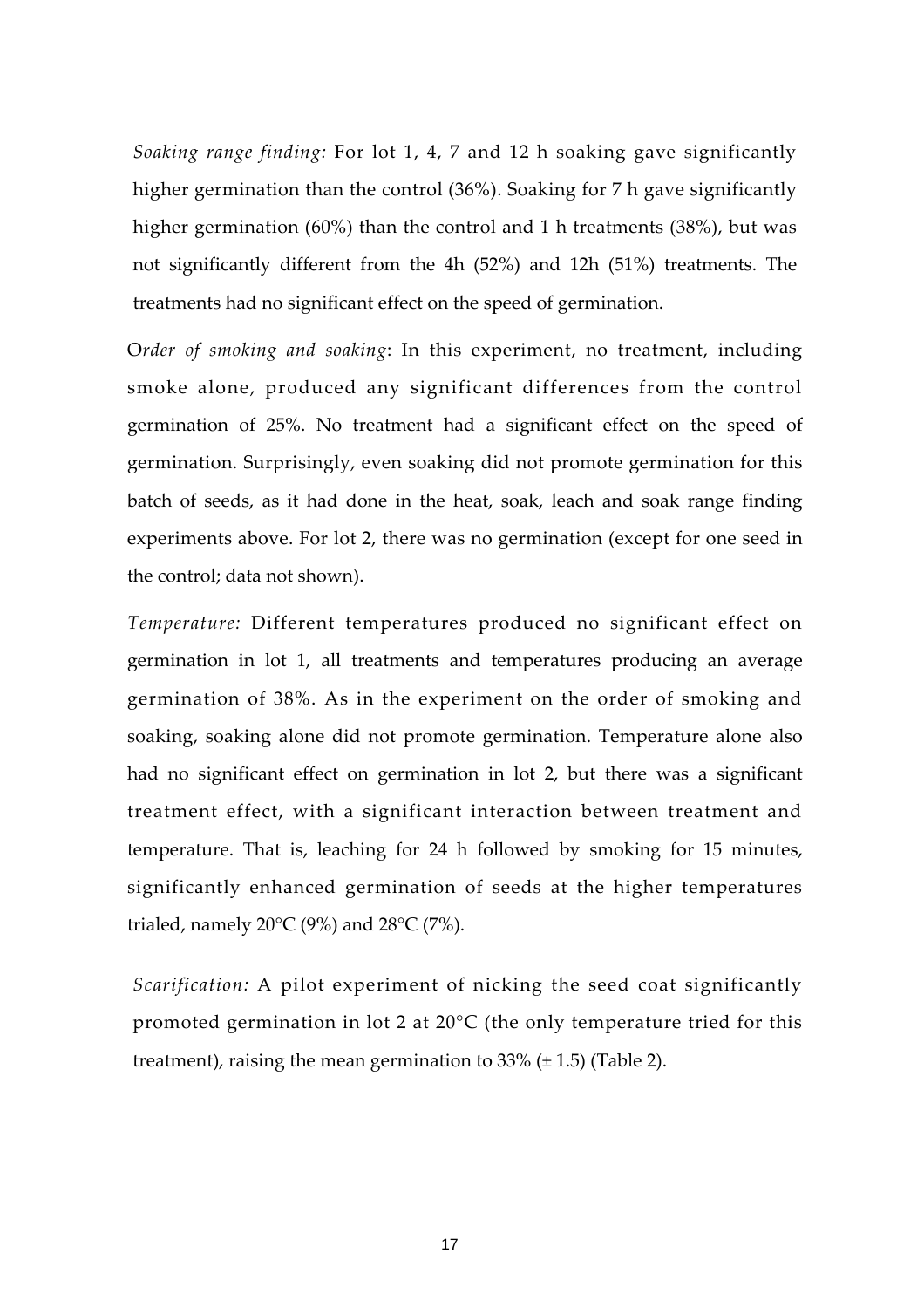# **Series 2: Comparison among provenances of effects of scarification, smoking and soaking**

In all seedlots, the scarified seed showed significantly higher germination than unscarified seeds (Figure 2). The combined average germination of the unnicked controls was only  $3\%$  ( $\pm 0.9$ ), whereas the overall germination for nicked controls was  $36\%$  ( $\pm$  5.4). Overall, the seed from the two Northern Territory provenances (lots 5 and 6, Alice Springs Desert Park and Utopia) had significantly lower germination  $(33\% \pm 4.8 \text{ and } 29\% \pm 5.1)$  than overall germination in seed from South Australia and Western Australia (lots 3 and 4)  $(46\% \pm 7.1 \text{ and } 52\% \pm 5.9).$ 

Apart from lot 4, from Western Australia, the seedlots in all the smoke treatments (smoke, soak/smoke, smoke/soak), showed significant further increases in germination over the control scarified seeds. There were no significant differences among the 3 smoke treatments in any of the seedlots. However, for lot 3 (South Australia) and lot 5 (Alice Springs Desert Park), the soaking treatment produced a significant decrease in germination, compared with the control scarified seed.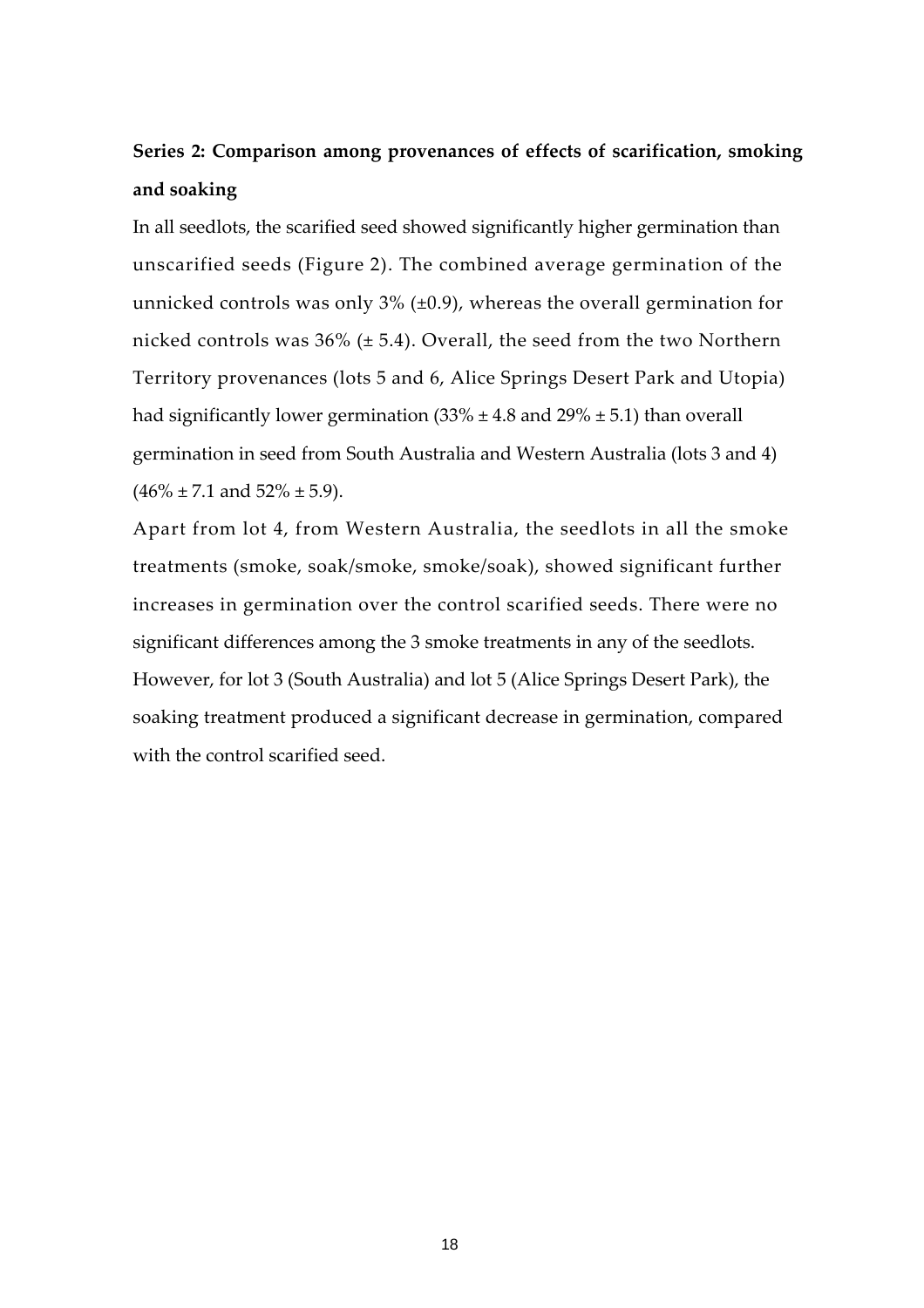

**Figure 2.** The effect of smoke (15 mins), soaking (7 h), smoking then soaking, and soaking then smoking on the total % germination of nicked *Solanum centrale* seeds (a) Lot 3, from SA (b) Lot 4, from WA (c) Lot 5, from Alice Springs Desert Park (d) Lot 6, from Utopia. Values are the means of 4 replicates, bars are standard errors.

Taken together, the results from these two series of experiments clearly indicate, first, that nicking (or perhaps some alternative means of rupturing of the seed coat) is necessary to produce commercial rates of germination in this species; and secondly, that then applying smoke or soaking is likely to bring optimal results, depending on the provenance, and age, of the seeds.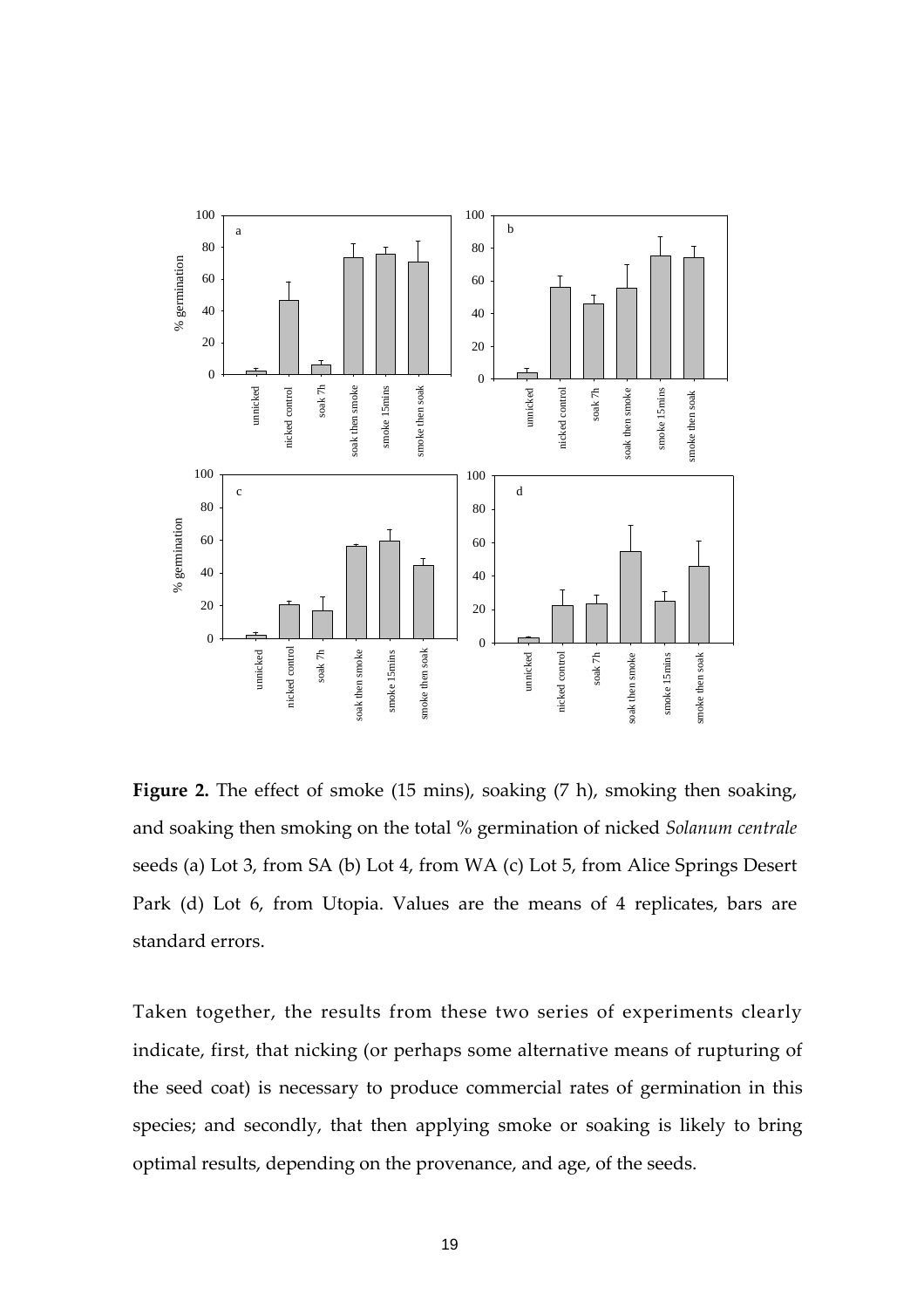#### **Series 3: Effects of NaCI salinity**

To consider general trends, data for all seedlots were initially analysed together. It was found that salinity had a significant effect on germination, the 0 and 25 mM NaCI treatments having significantly higher germination percentages (57%  $\pm$  7.1 and 49%  $\pm$  6.2 respectively) than those at higher concentrations. The germination in the 200 mM NaCI treatment was significantly lower than all other treatments ( $27\% \pm 4.5$ ). As in Series 2, among the four seedlots, lot 3 from South Australia gave a significantly higher germination than all the others  $(70\% \pm 4.7 \text{ compared to an average of } 35\% \text{ for the }$ other seedlots).

The results from individual seedlots showed interesting provenance variation, with only lot 3, from South Australia, and lot 5, from Alice Springs Desert Park, showing significant differences among salinity treatments (figure 3). For lot 3, 0 and 25 mM NaCI produced significantly higher total germination. The total germination rate for the South Australia controls  $(95\% \pm 2.9)$  was much higher than the rate achieved in the equivalent treatment in the scarification trial  $(76\% \pm 4.6)$ . Conversely, seed lot 4 from WA reached 75% ( $\pm$  11.4) germination in series 2, compared to less than  $56\%$  ( $\pm$  6.4) in this experiment. The total germination for the 100 mM NaCI treatment was high, at 74%  $(\pm 6.7)$ . Germination was not delayed in any NaCI treatment.

For lot 5, total germination was significantly higher in 0, 25 and 50 mM NaCI than at higher salinities. Germination in these two highest NaCI treatments was delayed.

There were no significant differences in total germination due to increasing salinity for seeds from lots 4 and 6 (from Western Australia and Utopia,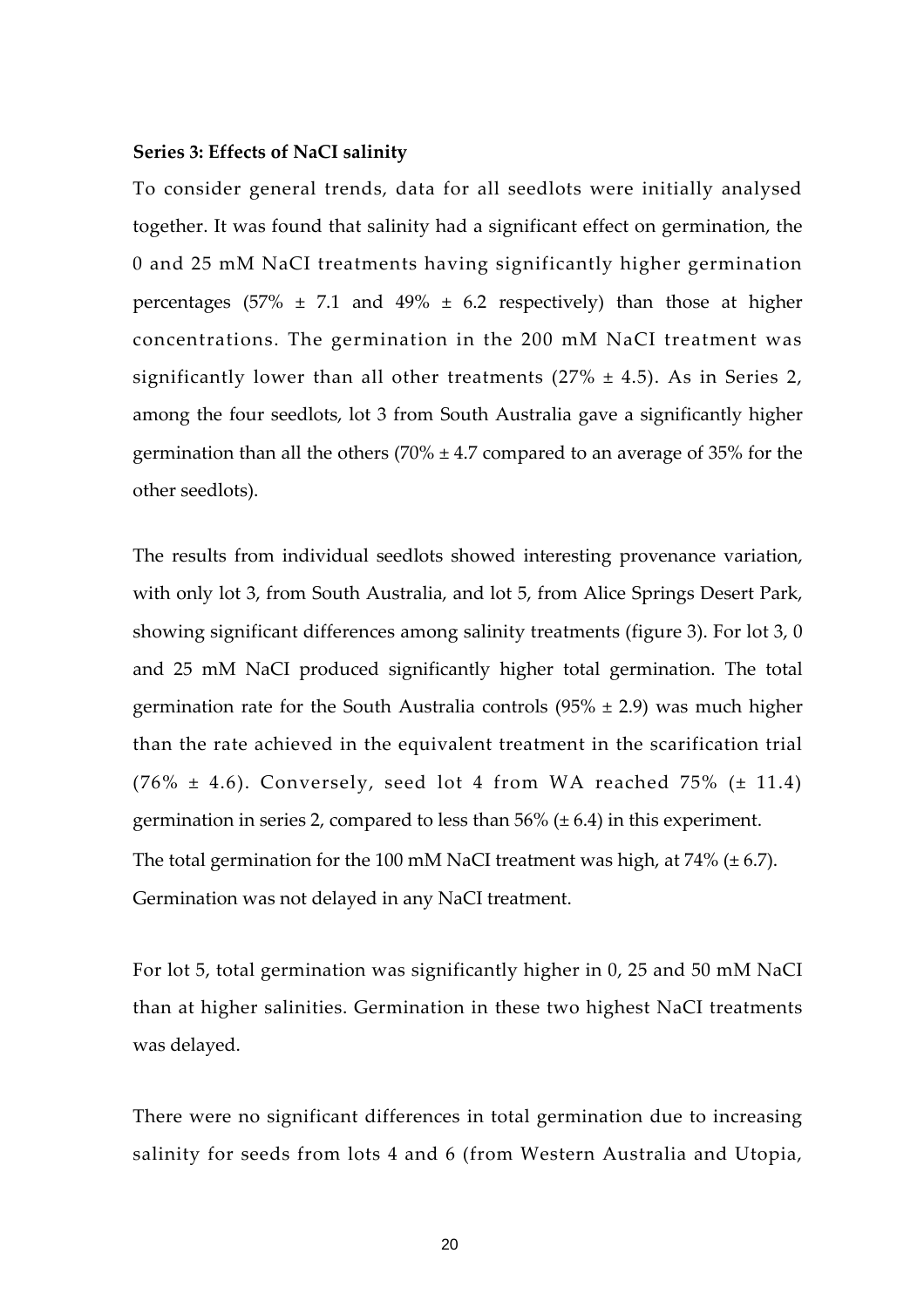Northern Territory respectively), although again, the germination percentage in 200 mM NaCI was in both cases the lowest recorded, i.e. this trend still appears. Salinity did not delay germination in any treatment for lot 4, though with lot 6 there was delayed germination in the 50 and 200 mM NaCI treatments (Ahmed, 2001).

#### **(ii) Plant tissue culture**

#### **Plant media and explant type for callus and bud initiation**

Callus and shoots regenerated on the three explant tissue types and the four types of media (Table 3). After three weeks it was noted that leaf segments in medium 1 were shooting well, and that apical and axillary buds in medium 1 were 2‐4 cm and a few had developed multiple shoots. In medium 2, apical and axillary shoots were small, with roots forming, and some of the leaf segments were starting to shoot from callus and roots were forming. All material on medium 3 was very small and the leaf segments had little or no callus. Material on medium 4 performed much better than medium 3. Some of the apical and axillary buds were 2‐4 cm long. There was no callus on leaf segments.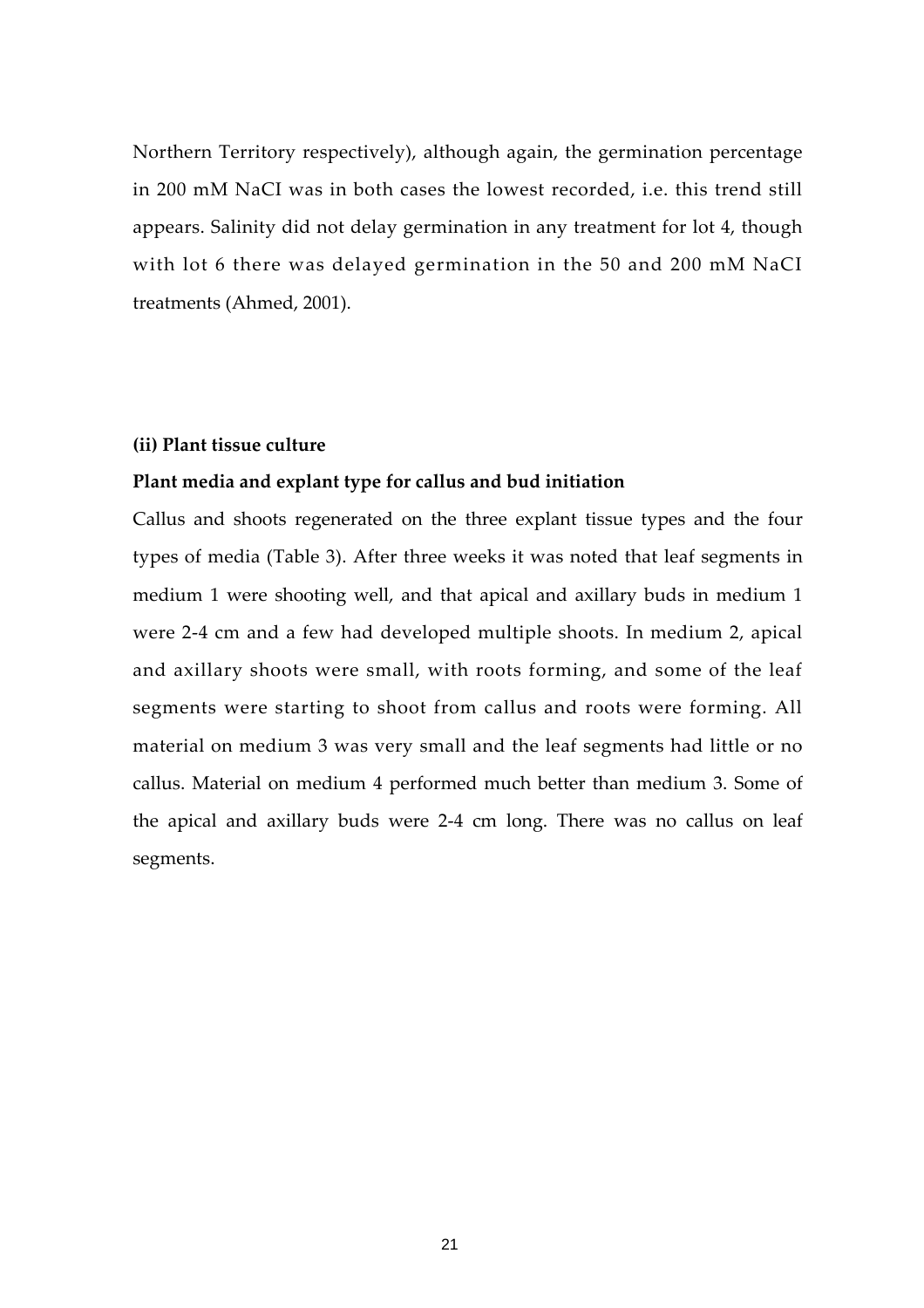**Table 3** The effect of explant source on the morphogenetic response of apical buds, nodes with axillary buds and leaf segments of *Solanum centrale* cultured *in vitro* on four different media.

|                           | Total fresh weight |                |      |          | Callus weight   |                |                |                |
|---------------------------|--------------------|----------------|------|----------|-----------------|----------------|----------------|----------------|
| Explant type              | Medium             |                |      |          | Medium          |                |                |                |
|                           | $\mathbf{1}$       | $\overline{2}$ | 3    | 4        | $\mathbf{1}$    | $\overline{2}$ | 3              | 4              |
| Apical bud                | 0.65               | 0.23           | 0.23 | 0.38     | 0.71            | 0.52           | 0.22           | 0.4            |
| Node with axillary<br>bud | 0.63               | 0.2            | 0.26 | 0.4      | $1.32*$         | 0.87           | 0.2            | 0.37           |
| Leaf segment              | $0.84*$            | 0.23           | 0.11 | 0.1      | 0.92            | 0.5            | 0.03           | $\theta$       |
|                           | Number of shoots   |                |      |          | Number of roots |                |                |                |
|                           | Medium             |                |      |          | Medium          |                |                |                |
|                           | $\mathbf{1}$       | 2              | 3    | 4        | $\mathbf{1}$    | 2              | 3              | $\overline{4}$ |
| Apical bud                | $3.53*$            | 1              | 2    | 2.6      | $\Omega$        | 1              | $\theta$       | $\overline{2}$ |
| Node with axillary<br>bud | $\overline{2}$     | $\mathbf{1}$   | 1    | 1.5      | $\theta$        | 1              | $\overline{0}$ | $\theta$       |
| Leaf segment              | $3.67*$            | 0.33           | 0.03 | $\theta$ | $\theta$        | 1              | $\overline{0}$ | $\theta$       |

Medium 1‐3 – 1/2MS (Murashige and Skoog 1962) with B5 vitamins (Gamborg *et al* 1968) with BAP at 2, 5, 10 μM and IAA at 1 μM

Medium 4 – basic MS (Murashige and Skoog 1962) medium with 2 μM BAP. \*significantly different (p<0.01)

At harvest after 7 weeks, there were significant differences (p<0.01) between media for all plant growth measurements ie. fresh weight shoots, fresh weight callus, length of the longest shoot, number of shoots and number of roots (Table 3). Medium 2 was found to be best for producing roots and medium 1 significantly better for all other growth measurements. Of the explant types, the callus with the highest fresh weight was formed on the nodal explants with the axillary bud. The number of shoots for apical bud culture was significantly higher and leaf explant material produced significantly shorter shoots than material from apical and axillary buds. There were significant interactions between explant type and media for all growth measurements except shoot length and number of roots.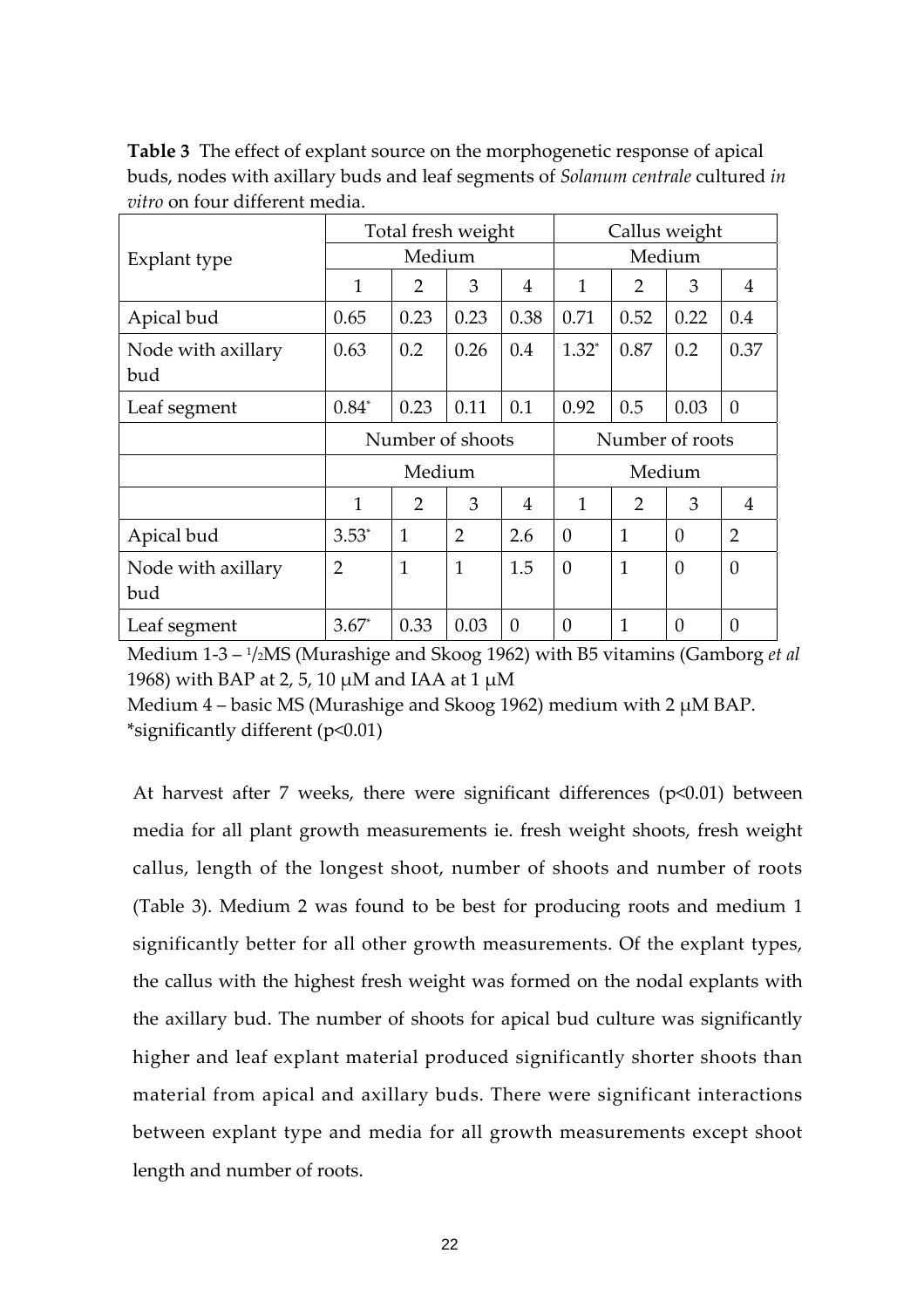#### **Multiple shoot regeneration and rooting**

#### *Fresh weight*

Increasing the concentration of zeatin and BAP improved the fresh weight of explants (Fig. 3). BAP at 25  $\mu$ M with IAA at 1  $\mu$ M produced larger explants than those on 0, l and 5  $\mu$ M BAP and 1  $\mu$ M IAA (P<0.001). The fresh weight was significantly higher at concentrations of 1O μM and 25 μM zeatin than at lower concentrations (P<0.001).



Figure 3. Total fresh weight of apical shoot explants, harvested from the previous experiment, and exposed to various cytokinin regimes. Recorded after eight weeks.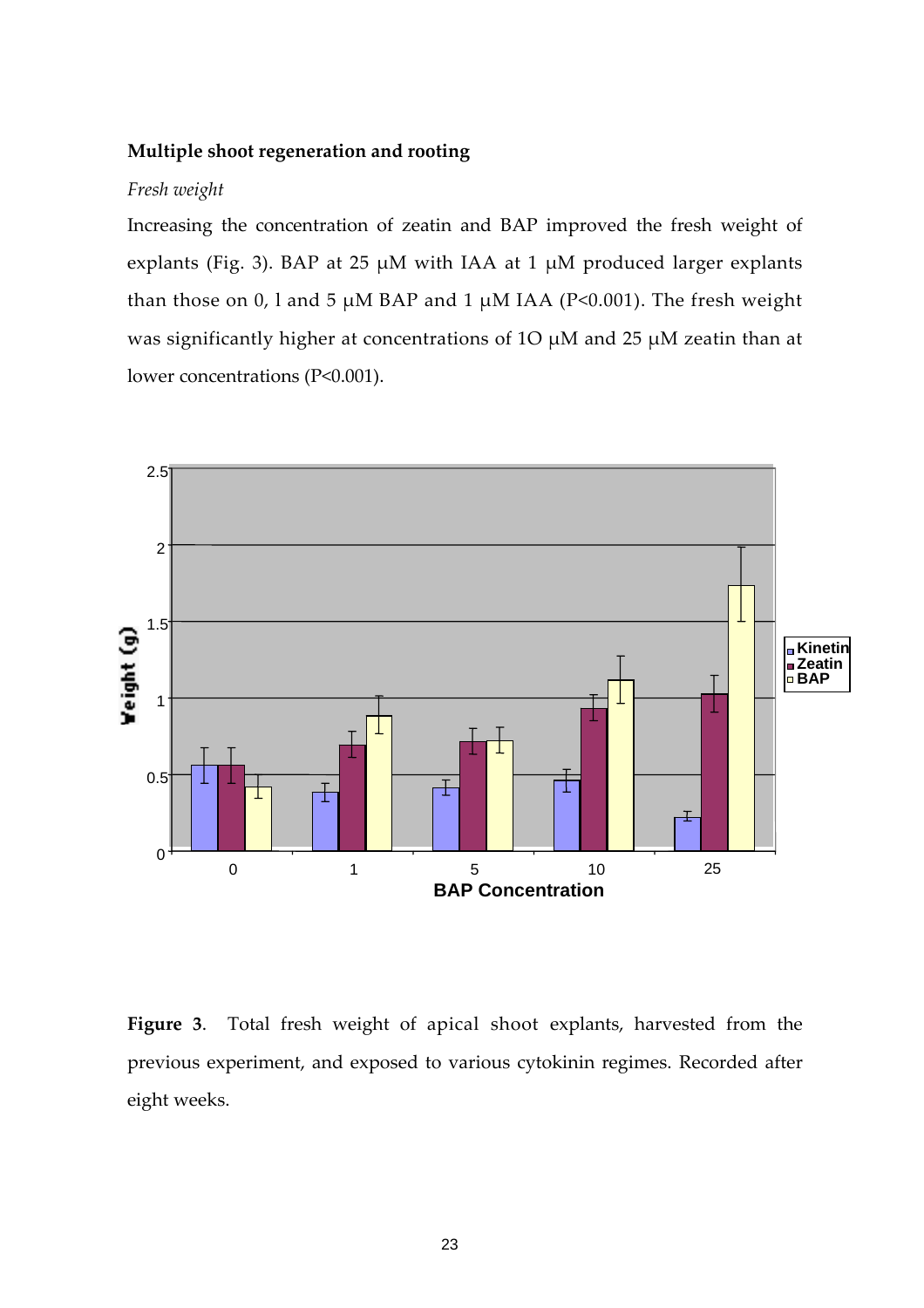#### *Number of roots*

Some roots formed on the basic half MS medium (control) and on all concentrations of zeatin in combination with IAA. Roots also formed on the lowest concentrations of kinetin and BAP.

#### *Shoot proliferation*

The best multiplication was achieved by supplementing the medium with  $25\mu$ M BAP and  $1\mu$ M IAA (p<0.001) (Fig. 4). There were significant differences (p<0.001) between kinetin and BAP and zeatin and BAP at 2, 5, 10 and 25μM with 1μM IAA.



**Figure 4**. Total number of shoots from apical shoot explants exposed to various cytokinin regimes. Recorded after eight weeks.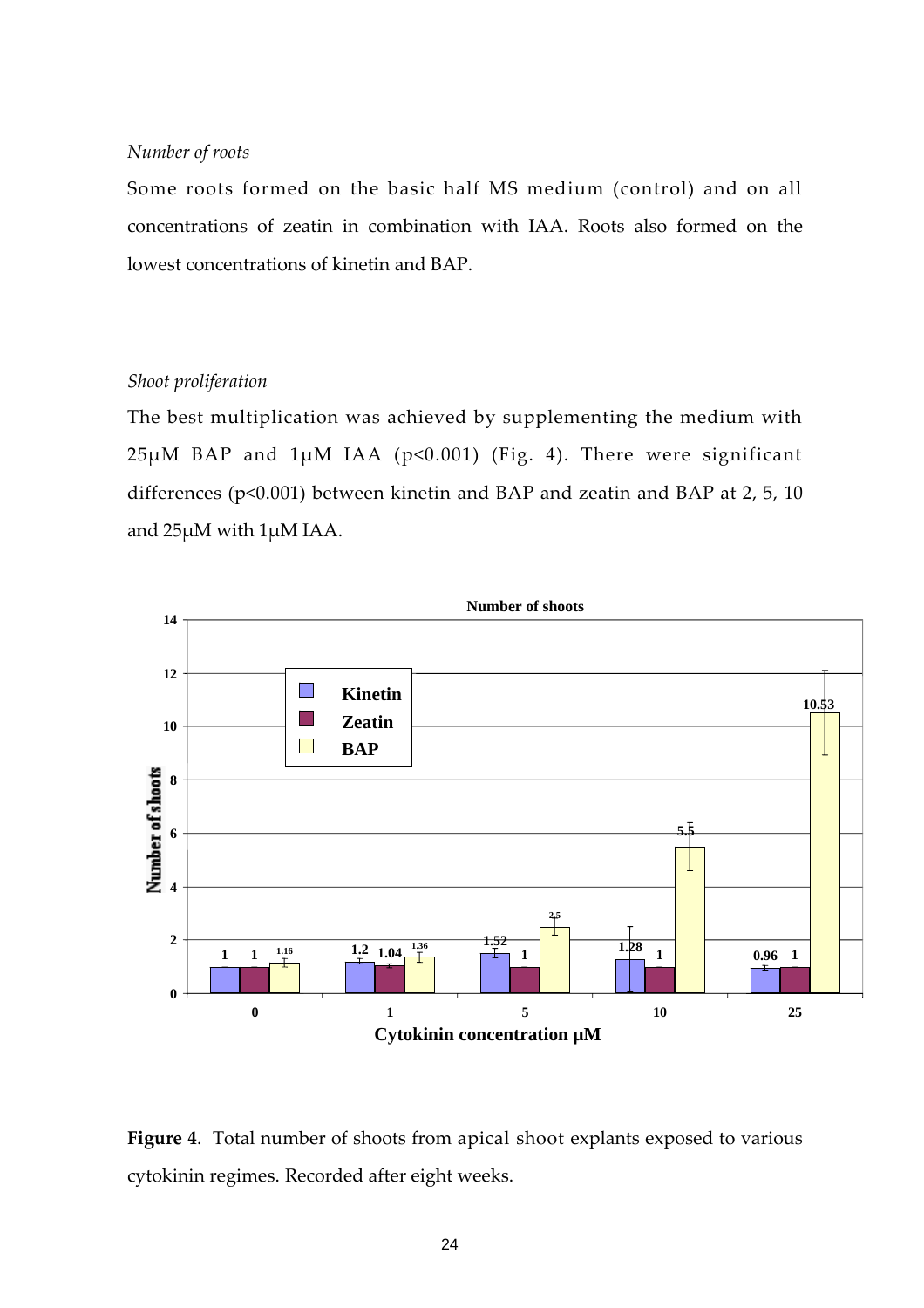#### *Length of plantlets*

There was a tendency for height to decrease with an increased concentration of zeatin and kinetin (Fig. 5). However plantlets grown on media with different concentrations of BAP showed no significant difference in shoot length on the trialed media (p<0.001), and they were about 5 cm long on the medium with 25 μM BAP.



Figure 5. Mean shoot length of apical shoot explants, harvested from the previous experiment, and exposed to various cytokinin regimes. Recorded after eight weeks.

#### **Acclimatisation and** *ex vitro* **planting**

There was a 75% survival rate after six weeks when plantlets were transplanted to glasshouse conditions. Roots formed on clumps of shootlets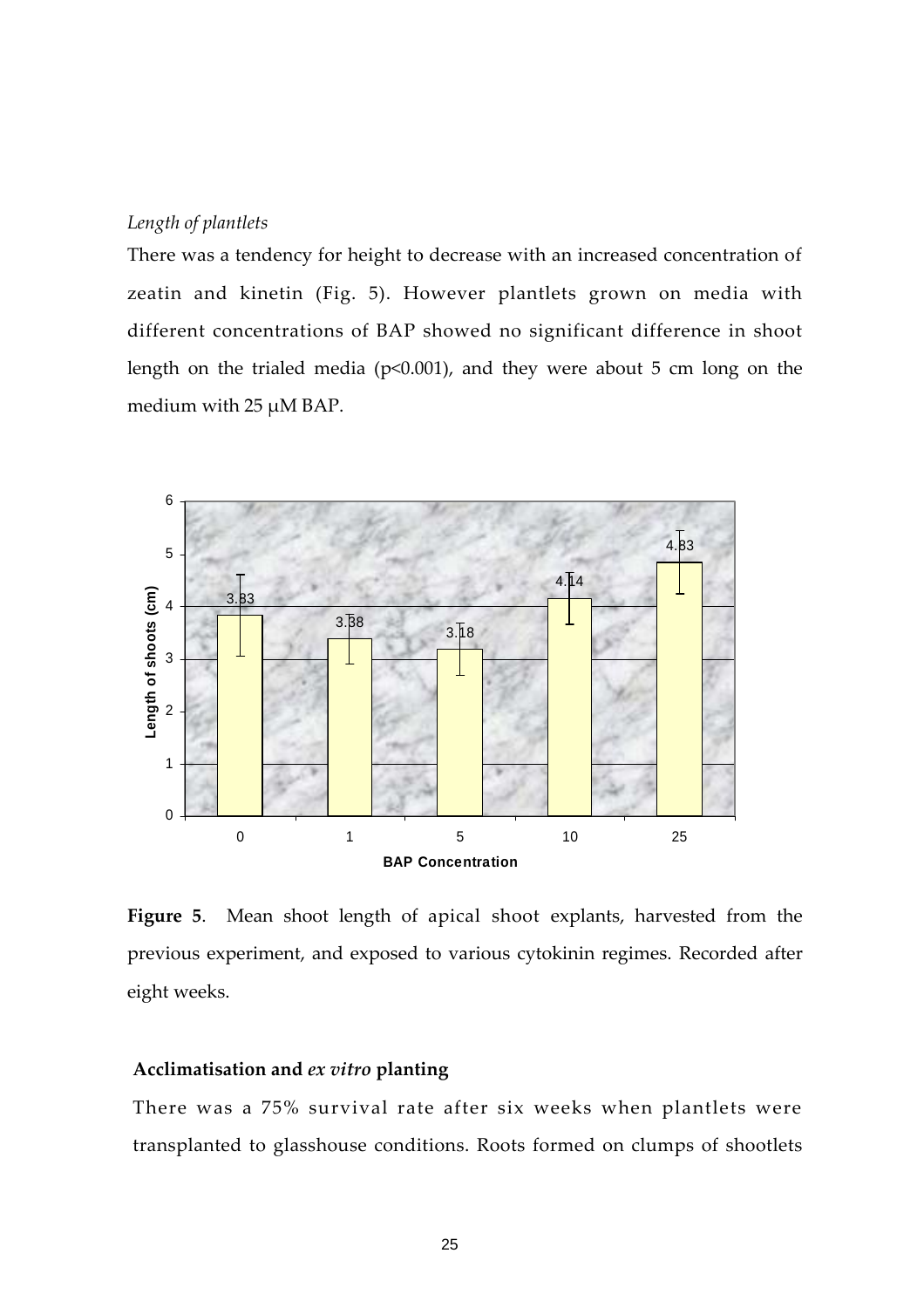that had no roots when first transplanted.

#### **DISCUSSION/CONCLUSIONS**

#### **(i) Seed germination**

#### *Viability*

Viability and germination percentages were fairly similar for lot 1, which had already abraded seed coats. However the colour intensity of the staining was highly variable, and it is recommended that refinements in technique be made when future physiological studies are conducted. For seeds in lot 2, with intact seed coats, the high viability compared to actual germination indicated the existence of dormancy.

#### *Dormancy and scarification*

The very marked results of the various nicking experiments reported here, indicate that primary dormancy of *S. centrale* seed is imposed by the seed coat. In general, the seed coat can be a physical barrier to water penetration, or it can contain germination inhibitors (Kelly *et al.,* 1992). In nature, seed coat-imposed dormancy could be broken by rupture of the seed coat caused by: changes in temperature and humidity, seeds moving along the soil surface and being abraded against the soil particles (Mott and Groves, 1981), passing through an animalʹs digestive system, or removal of inhibitors through leaching (Jurado and Westoby, 1992). Anecdotal evidence suggests that bush tomatoes occur more frequently in areas where the soil has been disturbed, such as roadsides, where abrasion is more likely than in other parts of the terrain. Germination of the seeds of the related *Solanum luteum* was significantly improved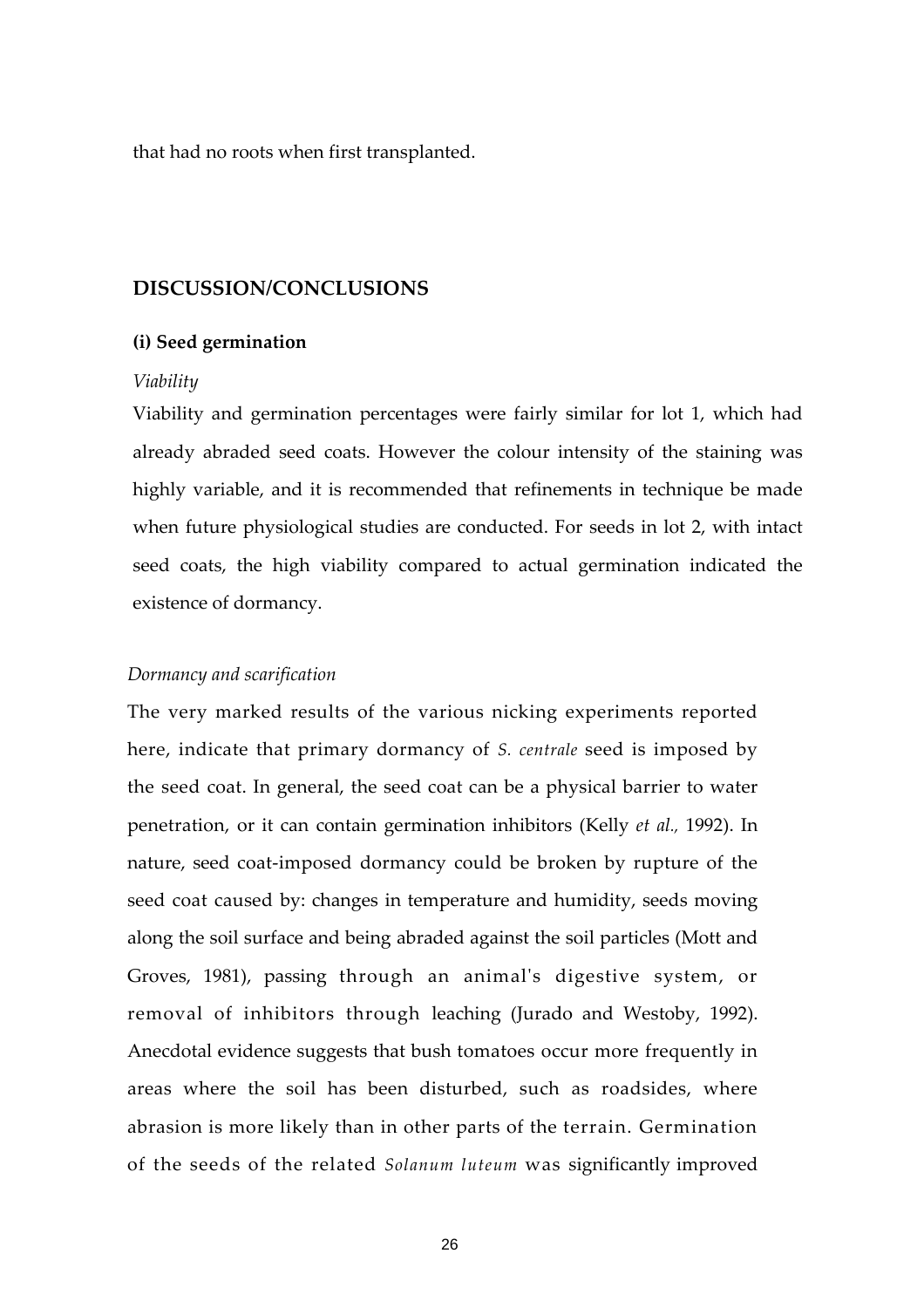after ingestion by birds, electron microscopy revealing abrasion of the seed coat (Barnea *et al.,* 1990). Physical scarification of *Emmenanthe penduliflora,* a native of the California chaparral, induced 100% germination, but the effect was not due to penetration of a water barrier, or to enhanced oxygen uptake or to wound responses (Keeley and Fotheringham, 1998).

#### *Leaching / Soaking*

Germination of *S. centrale* was found to be promoted by leaching (12 or 24 h) or, in one experiment, soaking (4, 7 or 12 h). Germination occurred more quickly for the seeds leached for 12 and 24 h, and soaked for 12 h than for all other treatments. Soaking and leaching are thought to promote germination either because they remove inhibitors from the seed coat (Kelly *et al.,* 1992), or because the moisture initiates metabolic processes (Bewley and Black, 1978). Washing has been shown to advance germination by 5h in the related species *Solanum laciniatum* (Lush *et al.,* 1980). Ahmad *et al.* (1998) found that soaking for 12 h promoted germination of 10 wheat varieties, but that soaking beyond 12 h did not increase germination, and beyond 21 h germination was significantly reduced.

Soaking did not promote germination of seeds in some of the experiments, and in the scarification trials, soaking significantly reduced total germination for two out of four seedlots. Soaking for 24 hours produced lower germination than soaking for 12 hours. This is due to likely damage to the seed or seed membrane, caused by potential physiological mechanisms, such as ethanol toxicity, oxygen deprivation, and carbon dioxide accumulation (Wuebker *et al.,* 2001).

27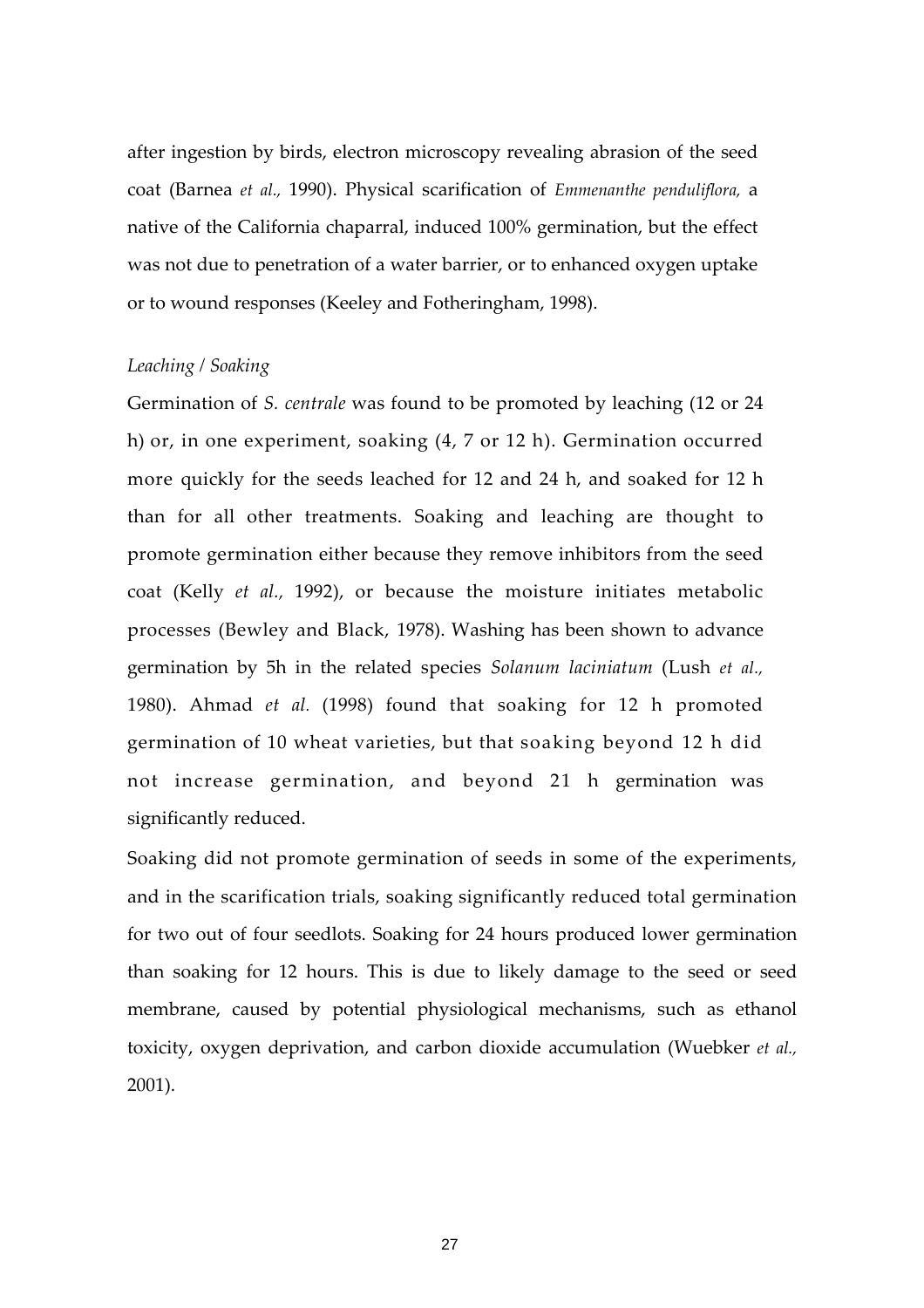#### *Heat*

Heat treatments were found to have no effect on the germination of bush tomato. Heat shock tends to promote germination in species with seed‐coat imposed dormancy, most commonly reported with the water‐ impermeable seeds of Fabaceae (eg. Auld and OʹConnell, 1991). Mortality will also occur at high temperatures in species, especially in seeds without the protection of a hard seed coat (Bell *et al.,* 1987). However, high temperatures of 120°C did not kill *S. centrale* seeds in the Series 1 experiment on heat, soaking and leaching.

#### *Smoke*

Smoke enhanced the total germination of three of the six seedlots tested. A positive germination response to smoke appears to be a common phenomenon in the fire‐adapted Australian flora. Almost half of the 94 native Western Australian species tested by Dixon *et al.* (1995) responded to the application of smoke. However, three of the six seedlots did not respond to smoke, which again is in line with the results of Dixon *et al.* (1995), who found that seeds of different age or provenance have a different response to smoke.

OʹConnell *et al.* (1983) reported that bush tomato populations were dependent on fire (also noted in Latz, 1995). The report was based on the observation that a colony of 100 plants was bearing an average of 80 large fruit per plant one year after a fire, compared with only 10 plants remaining, bearing an average of 20 fruit each, three years after the fire. Unfortunately, pre‐fire data were not recorded. If fire does promote growth of *S. centrale,* the results show that it may be because of smoke promoting seed germination.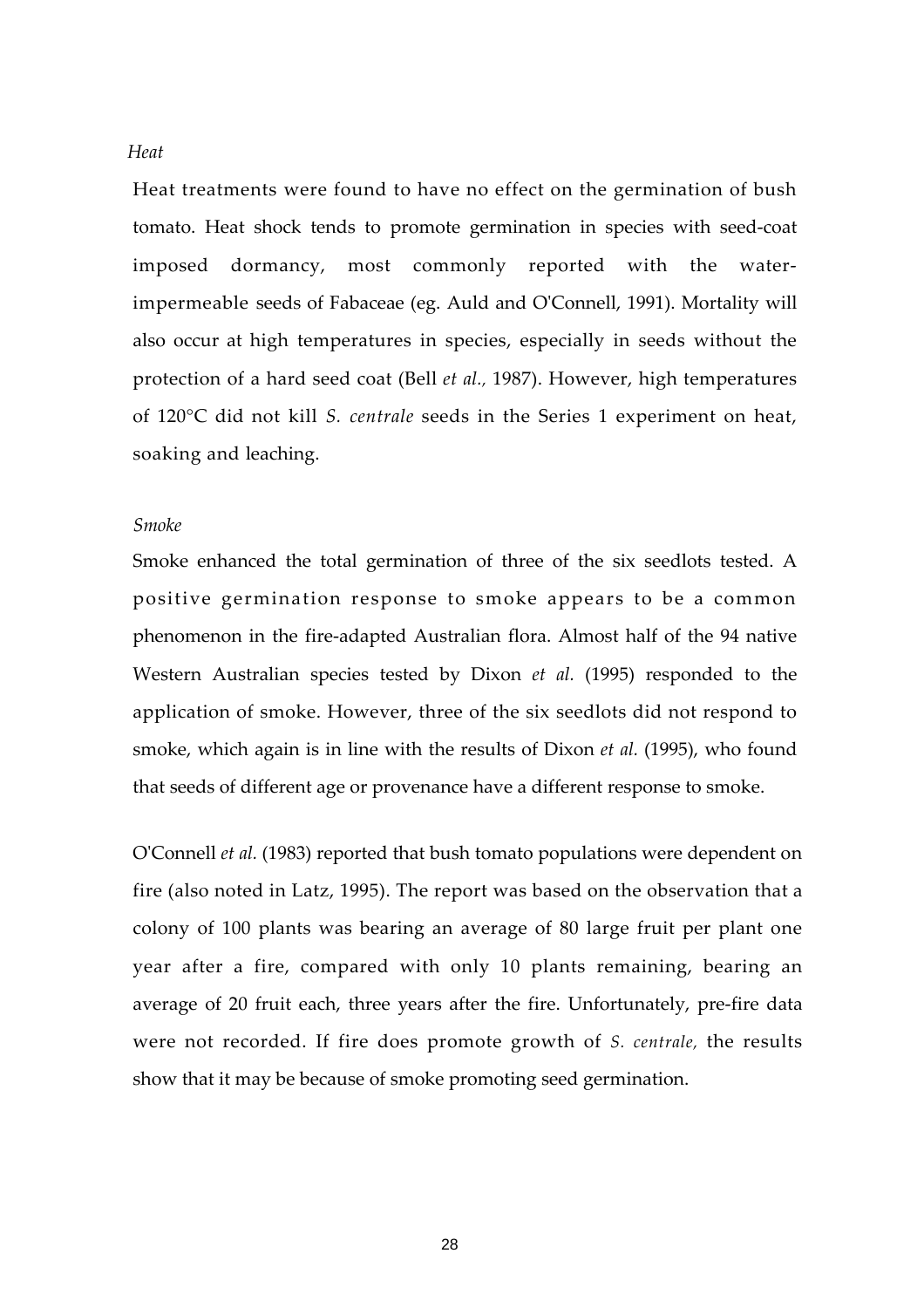#### *Temperature*

Temperatures within the normal seasonal range for this species had no significant effect on the speed of germination or final percentages, indicating that this species can germinate year round, possibly by responding to moisture cues. This is in line with the findings of Jurado and Westoby (1992) who reported that 30% of the central Australian desert species they studied had no seasonal (temperature related) germination tendency. In contrast, however, they found in the same study that the related species, *Solanum quadriloculatum,* had an optimum germination temperature of 28°C. It might be useful to investigate whether alternating temperatures can help promote germination in bush tomato, as it does for *Spinifex hirsutus* Labill. (Harty and McDonald, 1972) and two other Solanum species (International Seed Testing Association, 1985).

#### *Speed of germination*

In almost all cases, germination began to occur shortly after contact with water, and in one case germination was observed after 5 h. Fast germinability in low numbers is a strategy noted in central Australian species, as a way of spreading risk across several rainfall events (Jurado and Westoby, 1992).

#### *Salinity*

Bush tomato seeds showed considerable salinity tolerance, some germination occurring in solutions of up to 200 mM NaCI. However, overall, 0 and 25 mM NaCI produced the highest total germination percentages and 200 mM NaCI the lowest. The inhibitory effects of salinity on germination are due to osmotic effects and in some cases to chloride toxicity, or a combination of both (Bell, 1999). Some halophytic species can germinate at very high salinities, for example, *Juncus maritimus* can germinate in salt solutions of 600 mM NaCI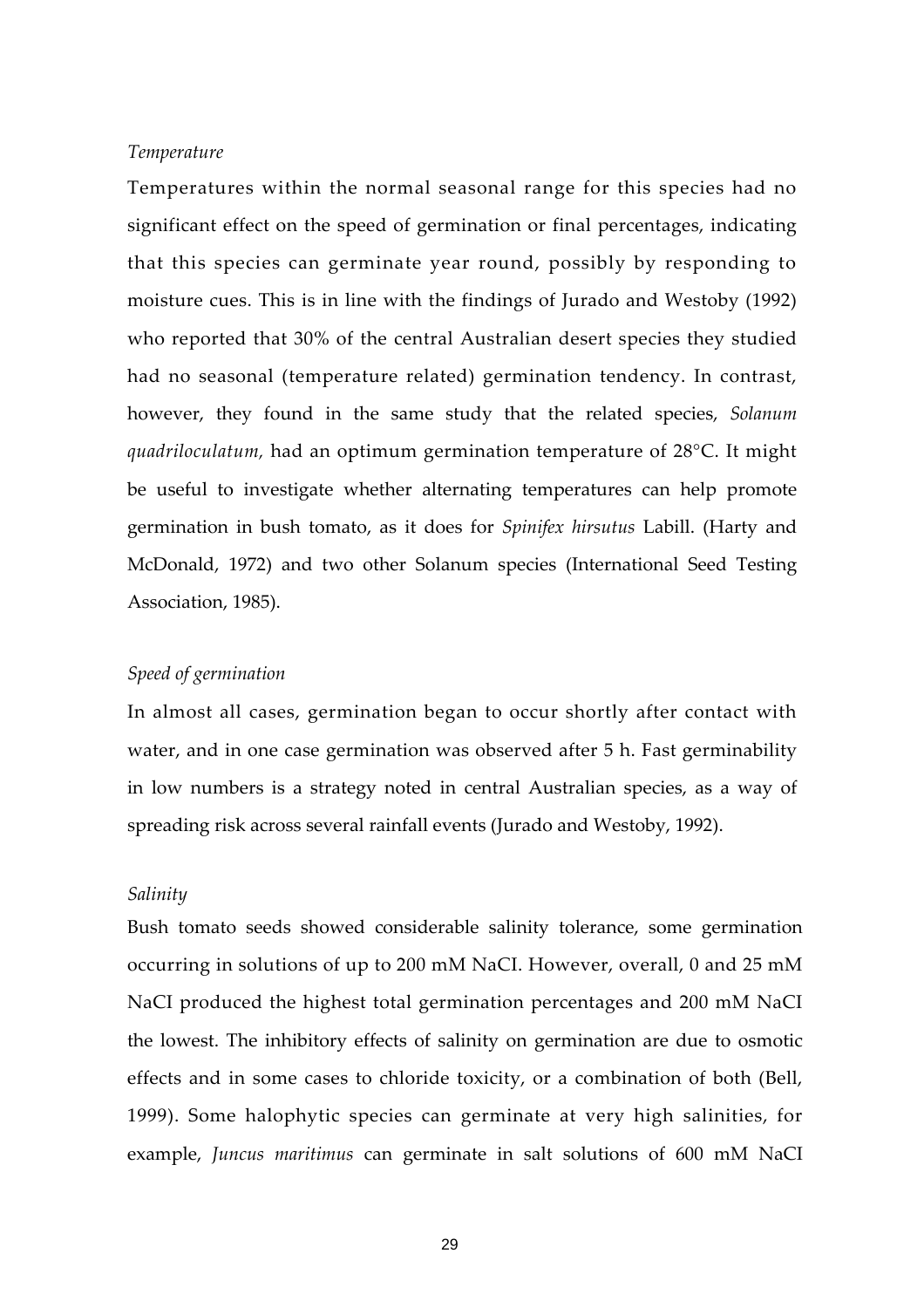(Rozema, 1975) and *Suaeda moquinii at* 1000 mM NaCI (Ajmal Khan *et al.,* 2001), and higher ranges remain to be tested for *S. centrale.* Similar results to those presented here have been found for other members of the Solanaceae, with eggplant *(Solanum melogena)* (Chartzoulakis and Loupassaki, 1997) and capsicum *(Capsicum annuum)* (Chartzoulakis and Klapaki, 2000) germinating in salinities up to 150 mM NaCI, though germination was reduced at this level.

There were different responses to salinity between provenances, and it is possible that is related to the differences in prevailing soil salinities at the collection sites. Seeds of some *Eucalyptus* and *Melaleuca* species from populations that grew in relatively saline soil (2.6 mS/m) had higher salt tolerance than those from low or non‐saline soils (van der Moezel and Bell, 1987). However, Pearce‐Pinto *et al.* (1990) found no relationship between salinity tolerance at germination and the level of topsoil salinity at the seed collection site of Western Australian *Eucalyptus* species. These authors also found that there was no relationship between salinity tolerance at germination and salinity tolerance at the seedling stage. It cannot be automatically extrapolated from the results presented here that *S. centrale* would be salt tolerant during later growth stages; further work is needed on the field salinities encountered by this species, and its salinity tolerance at all stages of growth.

#### *Significance of findings*

From the results of this investigation, it can be concluded that the primary dormancy of bush tomato seed is imposed by the seed coat. The scarification trials produced strong evidence that this is due to physical means (seed coat impermeable to water). Once the seed coat is partially or totally removed, germination levels can approach maximal viability determined through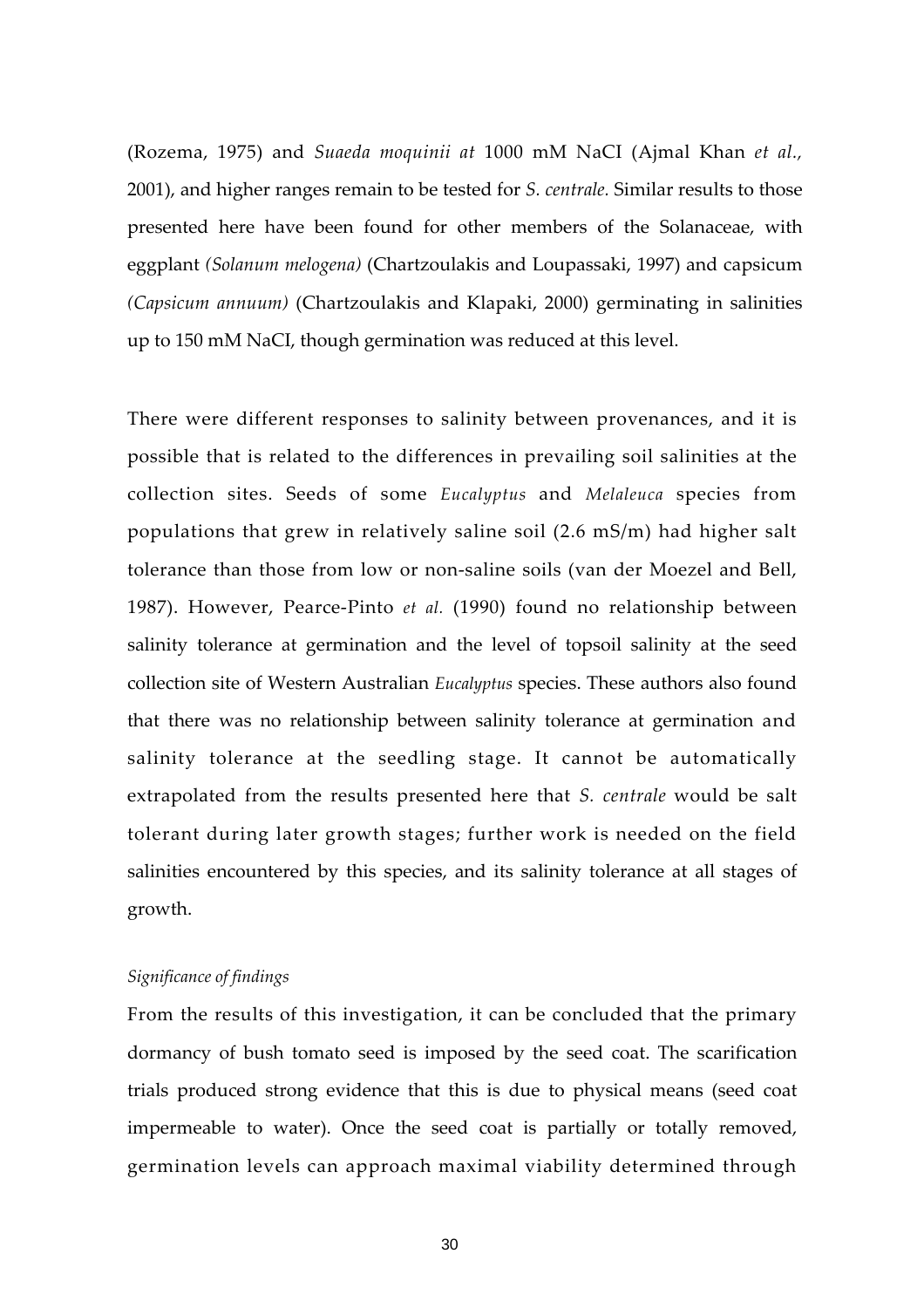tetrazolium testing. The commercial practice of hammer milling bush tomato fruit to remove the seed is to some extent beneficial, in that it abrades the seed coat, however, it also causes destruction of some of the seed stock. Scarification can also be achieved by mechanical scarifiers, by immersion in boiling water (Australian Tree Seed Centre and Mortlock, 1999) or using acid (Keeley and Fotheringham, 1998).

Germination can occur equally well over a wide range of temperatures, while heat shock application had no effect. Soaking or leaching promoted germination in two out of five experiments. Smoke enhanced the total germination in three of the six seedlots tested. Growers should test seedlots for a smoke response before proceeding with smoke treatments.

The seeds of all seedlots tested showed significant salinity tolerance, germinating in solutions of up to 200 mM NaCI; however 0 and 25 mM NaCI produced the highest total germination percentages. The species therefore has potential for development as a crop that can be grown with soils or waters of higher than ideal salinities. However more trials at different stages of the life cycle are required before this possibility can be confirmed.

#### **(ii) Plant Tissue culture**

While the aim of this investigation was to develop micropropagation procedures for *S. centrale,* the longer term aim is to enable the selection of clones based on desired characteristics. The results obtained are encouraging; since the first experiment to determine the plant media and explant type for callus and bud initiation showed that callus and shoots could regenerate on all the three explant types and four types of media trailed. This suggests that this species is amenable to manipulation by tissue culture,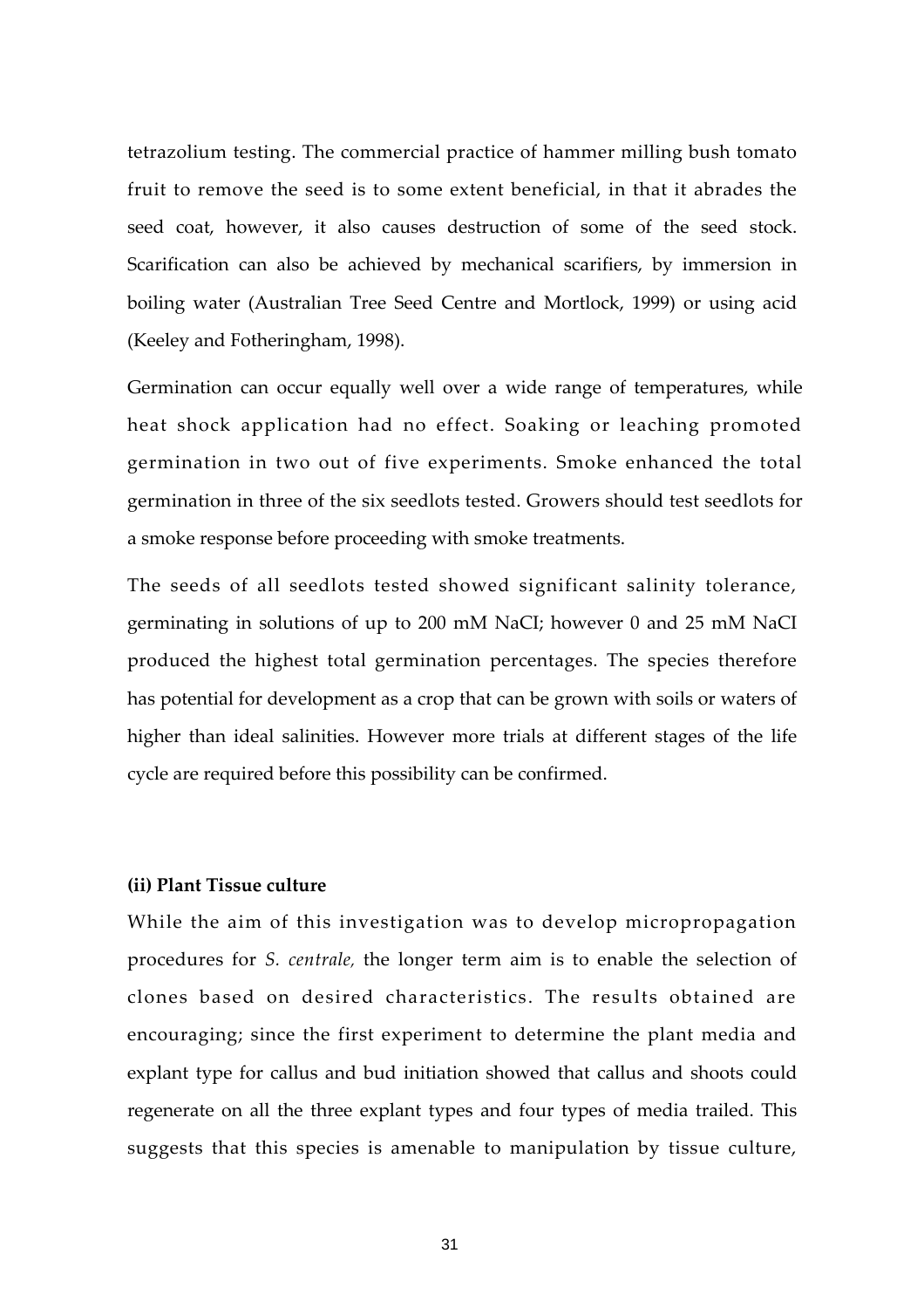which could be used to accelerate commercial cultivar development of promising lines. Half strength MS (Murashige and Skoog 1962) with B5 vitamins (Gamborg *et al.* 1968) with BAP at 5 μM and IAA at 1 μM was best for producing roots and the same base medium with 2 μM BAP was significantly better for all other growth measurements. Since the number of shoots from apical bud culture was significantly higher than with other explant types, this material was chosen for the cytokinin range finding trial.

The results are in line with the results of previous studies on this family. Investigations conducted on a range of *Lycopersicon* species, have shown regeneration capacity in explants derived from both seedling germination tissues (hypocotyls and cotyledons) (Javahar *et al.* 1997, 1998) and leaf mesophyll (Pindel *et al.* 1998, Chandra *et al.* 1995). In another study, tomato cultivars ʹPotentatʹ and ʹRutgersʹ, and wild tomatoes *Lycopersicon peruvianum, L. peruvianum* var. *dentatum* and *L. glandulosum* regenerated from leaf fragments taken from plants raised in a glasshouse (Lech *et al.* 1996). Callus tissue was found to form readily from stem and leaf explants of aseptically germinated seedlings of *Solanum aviculare* and *S. lacinatum* (Macek 1989) and from leaf and nodal segments of older plants of these species*.*

#### **In summary**

This study shows the good regeneration capacity of *S. centrale* and hence the promising potential for the use of *in vitro* technology in the development of this species. Growers can now access new useable germination and tissue culture techniques for the production of bush tomato plants and the development of improved varieties. For example, the variation between populations in fruit flavour and sweetness can now be exploited by tissue culture technology. If growers choose to use micropropagation, they will be able to select which plants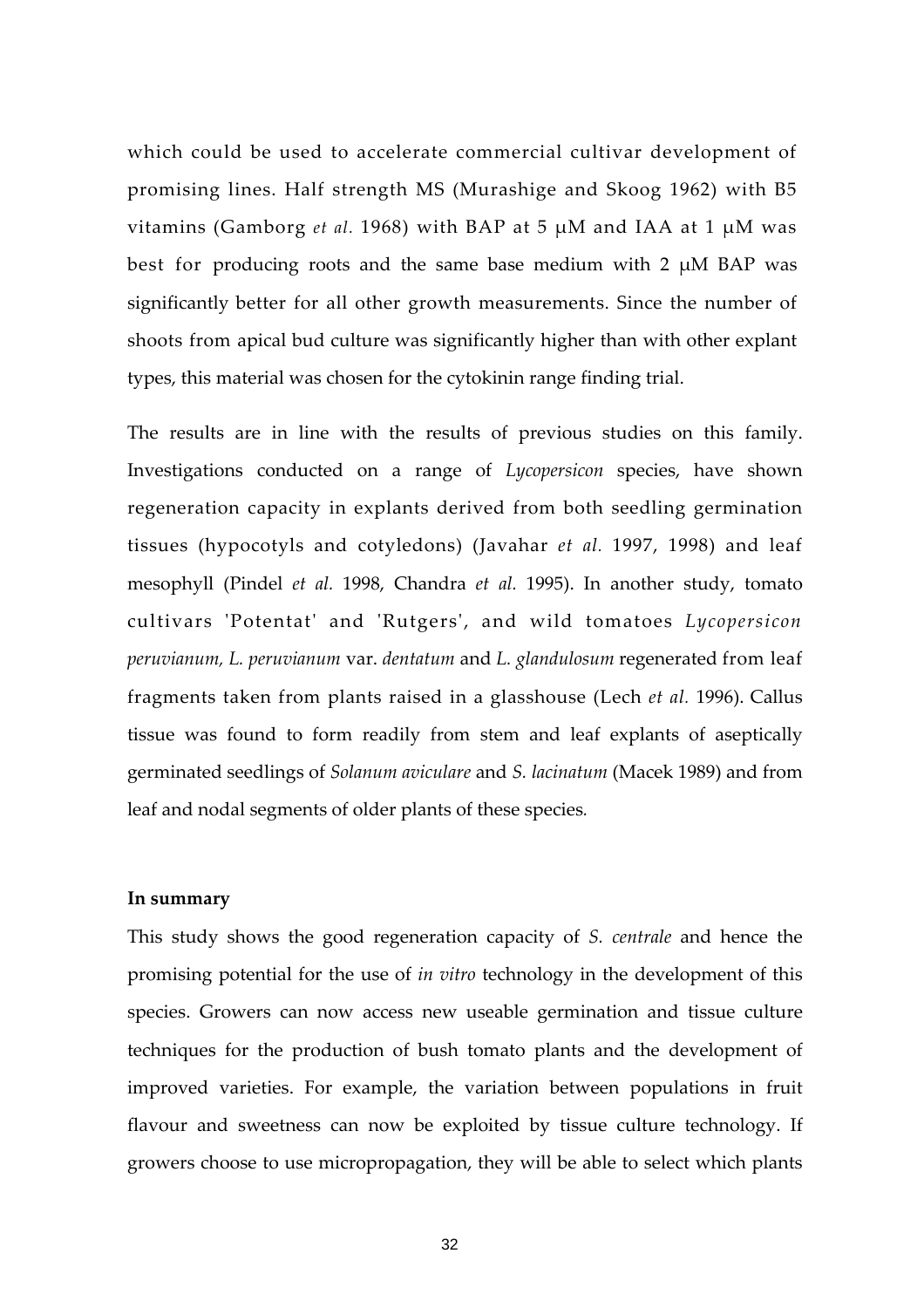to clone, based on characteristics such as flavour, colour, fruit size and seed/flesh ratio, and in due course other qualities, such as flower/fruit abundance, cultivation requirements, post‐harvest handling and the like.

#### **References**

**Ahmad** S, Anwar M and Ullah H (1998). Wheat seed presoaking for improved germination. *Journal of Agronomy and Crop Science* **181**(2), 125‐127.

**Ahmed,** A.2001. Horticultural development of two Australian native edible plants: Warrigal Greens and Bush Tomato,. PhD thesis, UTS.

**Ahmed**, AK and Johnson, KA (2000). Turner Review No 3. Horticultural development of Australian native edible plants. *Australian Journal of Botany*, 48, 417‐426.

**Ajmal Khan** M, Gul B and Weber DJ (2001). Germination of dimorphic seeds of *Suaeda moquinii* under high salinity stress. *Australian Journal of Botany* **49**, 185‐192 **Auld** TD and O'Connell MA (1991). Predicting patterns of post‐fire germination

in 35 eastern Australian Fabaceae. *Australian Journal of Ecology* **16**, 53‐70

**Auld** TD and O'Connell MA (1991). Predicting patterns of post‐fire germination in 35 eastern Australian Fabaceae. *Australian Journal of Ecology* **16**, 53‐70.

**Australian** Tree Seed Centre and Mortlock, W, (1999). *Guideline 8: Basic*

*germination and viability tests for native plant seed*. FloraBank, ACT, Australia.

**Bewley**, J. D. and Black, M. (1978). *Physiology and biochemistry of seeds in relation to germination 1. Development, germination and growth*. Springer‐Verlag, New York, USA.

Barlass M, Grant WJ and Skene KG (1981). Shoot regeneration *in vitro* from Australian native fruit bearing trees ‐ Quandong and Plum bush. *Australian Journal of Botany* **28**, 405‐409.

**Barnea** A, Yom-Tov Y and Friedman J (1990). Differential germination of two closely related species of *Solanum* in response to bird ingestion. *Oikos* **57**, 222‐228.

**Bell** DT (1999). The process of germination in Australian species. *Australian Journal of Botany* **47**, 475‐517.

**Bell** DT, Plummer JA and Taylor SK (1993), Seed‐germination ecology in southwestern Western‐Australia. *Botanical Review* **59**, 24‐73

**Bell** DT, Vlahos S and Watson LE (1987). Stimulation of seed germination of understorey species of the northern jarrah forest of Western Australia. *Australian Journal of Botany* **35**, 593‐599.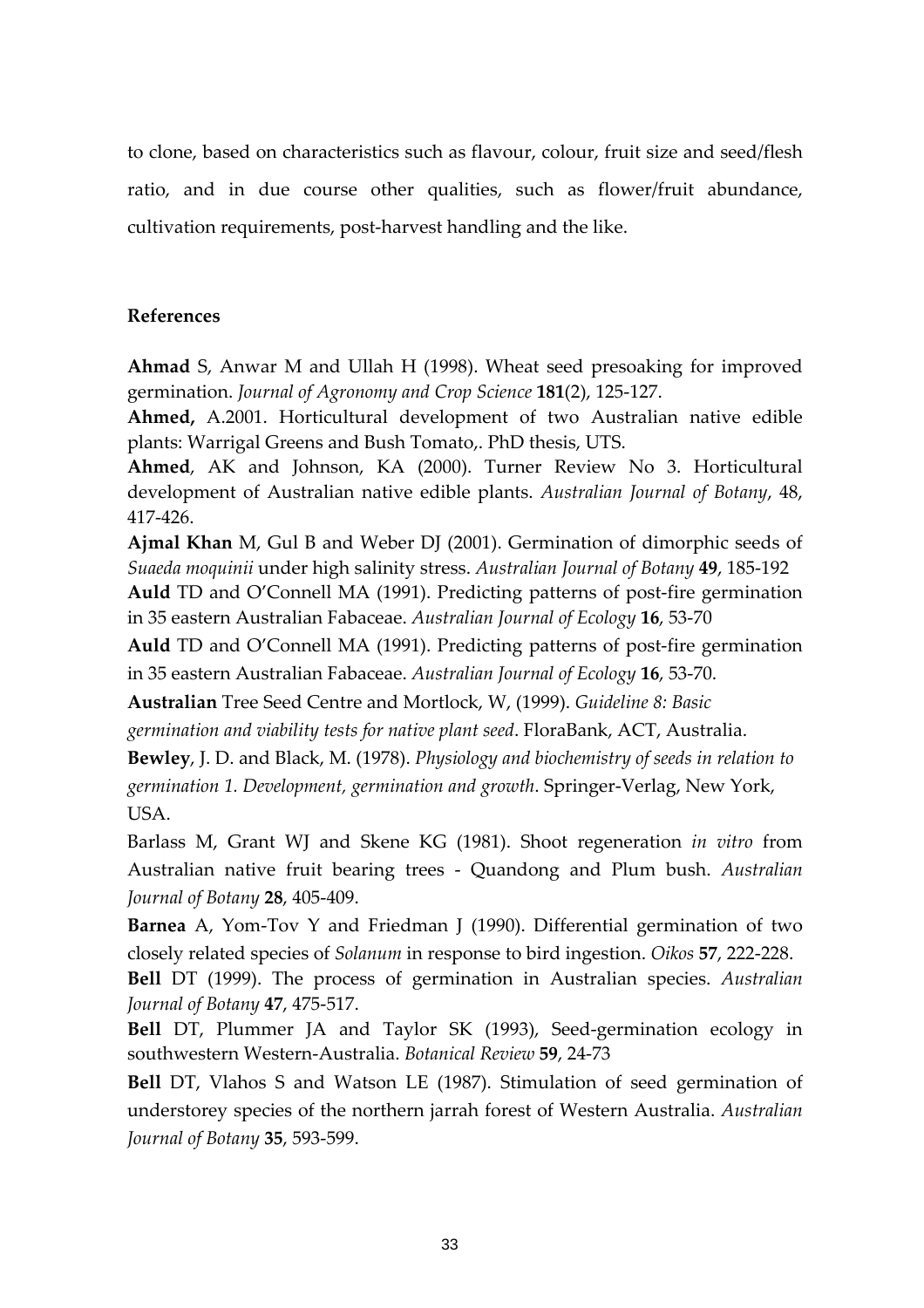Chandler SF, Dodds JH and Henshaw GG (1982). Factors affecting adventitious shoot formation in *Solanum lacinatum* Ait. callus cultures. In: *Plant Tissue Culture*. (Ed. A Fujiwara). pp.133‐34. Maruzen: Tokyo.

Chandler SF, Dodds JH and Henshaw GG (1982). Factors affecting adventitious shoot formation in *Solanum lacinatum* Ait. callus cultures. In: *Plant Tissue Culture*. (Ed. A Fujiwara). pp.133‐34. Maruzen: Tokyo.

**Chandra** R, Sangeeta K, Prakash P, Gupta N and Reghuveer P (1995). *In vitro* regeneration of hybrid and non hybrid tomato. *Indian Journal of Plant Physiology* **38**, 139‐42.

**Chartzoulakis** K and Klapaki G (2000). Response of two greenhouse pepper hybrids to NaCl salinity during different growth stages. *Scientia Horticulturae* **86**, 247‐260.

**Chartzoulakis** KS and Loupassaki MH (1997). Effects of NaCl salinity on germination, growth, gas exchange and yield of greenhouse eggplant. *Agricultural Water Management* **32**, 215‐225.

**Clarke** PJ, Davison EA and Fulloon L (2000). Germination and dormancy of grassy woodland and forest species: effects of smoke, heat, darkness and cold. *Australian Journal of Botany* **48**, 687‐700.

**Dixon** KW, Roche S and Pate JS (1995). The promotive effect of smoke derived from burnt native vegetation on seed germination of Western Australian plants. *Oecologia* **101**(2), 185‐192.

**Gamborg** OL, Miller RA and Ojima K (1968). Nutrient requirements of suspension cultures of soybean root cells. *Experimental Cell Research* **50**, 151‐58.

**Graham** C and Hart D (1997). *Prospects for the Australian native bushfood industry*. RIRDC Research report No. 97/22. Rural Industries Research and Development Corporation: Canberra.

**GraphPad** Software (1993). *InStat: Instant Biostatistics*. GraphPad Software Inc.: San Diego, California, USA.

**Harty**, R. L. and McDonald, T. J. (1972). Germination behaviour in beach spinifex (*Spinifex hirsutus* Labill.). *Australian Journal of Botany* **20**, 195‐203.

**International** Seed Testing Association (1985). *International rules for seed testing 1985*. International Seed Testing Association, Zürich, Switzerland.

**Javahar** M, Mohamed SV and Jayabalan N (1997)*. In vitro* callus culture and plant regeneration from different explants of *Lycopersicon esculentum* Mill. *Journal of Phytological Research* **10**, 75‐8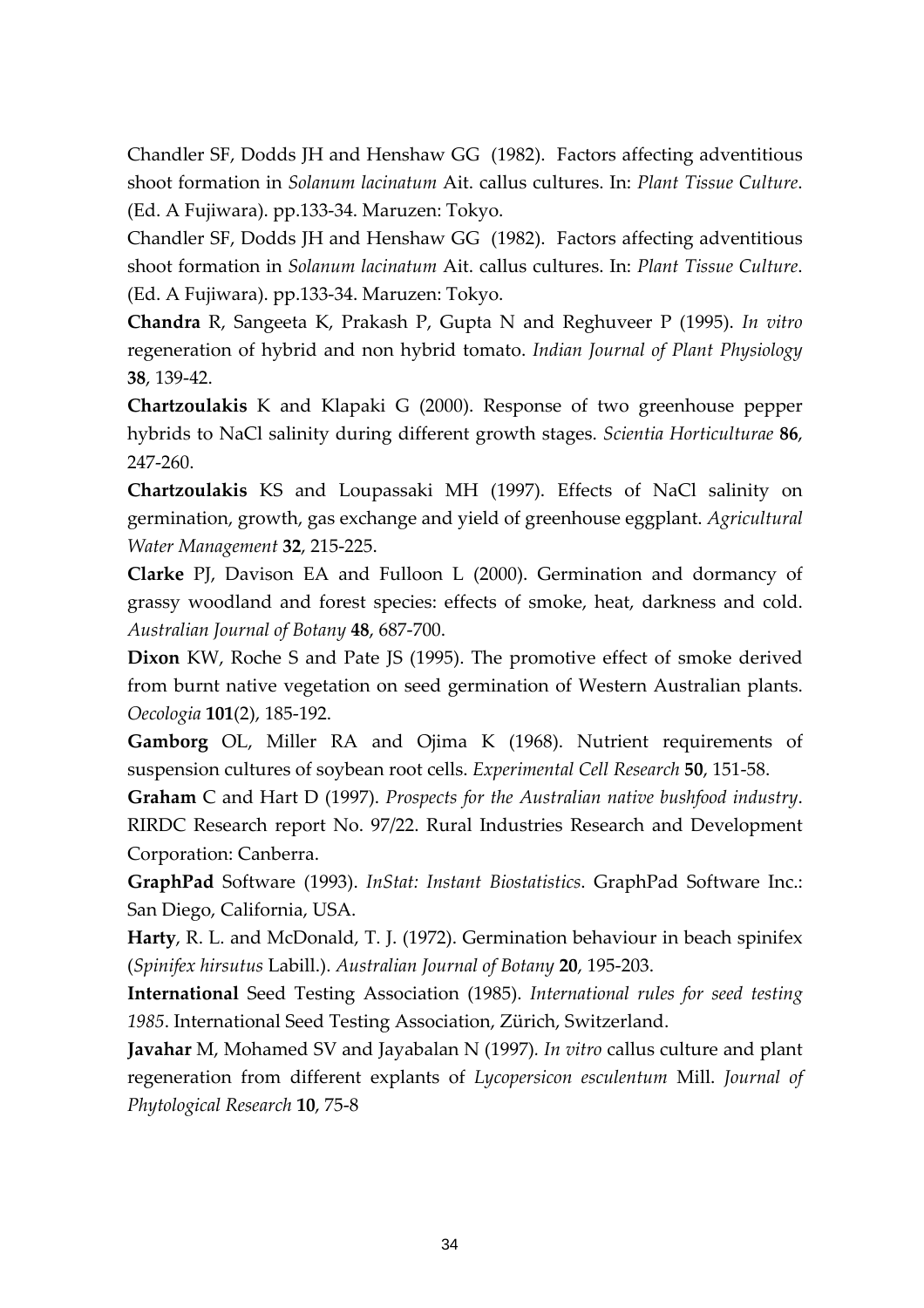**Javahar** M, Mohamed SV and Jayabalan N (1998). *In vitro* induction of plantlets regeneration from cotyledonary callus of tomato (*Lycopersicon esculentum* Mill). *Advances in Plant Sciences* **11**, 199‐204.

Johnson KJ, Ahmed, AK and Armstrong, G. (2003). Investigations into in Vitro manipulation of Solanum centrale (Bush Tomato). *Acta Horticulturae* 616, 169‐176. Johnson K.A**.** (1996). The application of *in vitro* technology to Australian native species with particular emphasis of the nutritional requirements of Australian plants under *in vitro* conditions. In: Williams, R.R. and Taji, A..(eds). *Tissue*

*Culture of Australian Plants ‐past, present and future.* New England University Press, Australia.

**Jurado** E and Westoby M (1992). Germination biology of selected central Australian plants. *Australian Journal of Ecology* **17**, 341‐348.

Keeley JE and Fotheringham CJ (1998). Mechanism of smoke-induced seed germination in a post‐fire chaparral annual. *Journal of Ecology* **86**, 27‐36

**Keeley** SC, Keeley JE, Hutchinson SM and Johnson AW (1981). Postfire succession of the herbaceous flora in southern California chaparral. *Ecology* **62**, 1608‐1621.

**Kelly** KM, Van Staden J and Bell WE (1992). Seed coat structure and dormancy. *Plant Growth Regulation* **11**, 201‐209

Kenny BJ (2000). Influence of multiple fire-related germination cues on three Sydney *Grevillea* (Proteaceae) species. *Austral Ecology* **25**, 664‐669.

**Latz** PK (1995). *Bushfires and bushtucker: Aboriginal plant use in Central Australia*. IAD Press: Alice Springs, NT

**Lech** M, Miczynski K and Pindel A (1996). Comparison and regeneration potentials in tissue cultures of primitive and cultivated tomato species (*Lycopersicon* sp.) *Acta Societatis Botanicorum Poloniae* **65**, 53‐56.

**Lush** WM, Groves RH and Kaye PE (1980). Effects of environment at the soil surface on germination of *Clematis microphylla* and *Solanum laciniatum*. *Australian Seed Science Newsletter* **6**, 23‐24.

**Macek** TE (1989). *Solanum aviculare* Forst*., Solanum lacinatum*, Ait,. (poroporo): *in vitro* culture and the production of solasodine. In: *Biotechnology in Agriculture and Forestry 7: Medicinal and Aromatic Plants II*. (Ed. YPS Bajaj). pp. 443‐467. Springer‐ Verlag: Berlin

**Mott,** J. J. and Groves, R. H. (1981). Germination strategies. In: *The Biology of Australian Plants*. (Eds. JS Pate and A McComb). pp. 307‐41. University of Western Australia Press, Nedlands, Australia.

**Murashige** T and Skoog F (1962). A revised medium for rapid growth and bioassays with tobacco tissue cultures. *Physiology Plantarum* **15**, 473‐97.

**O'Connell** JF, Latz PK and Barnett P (1983). Traditional and modern plant use